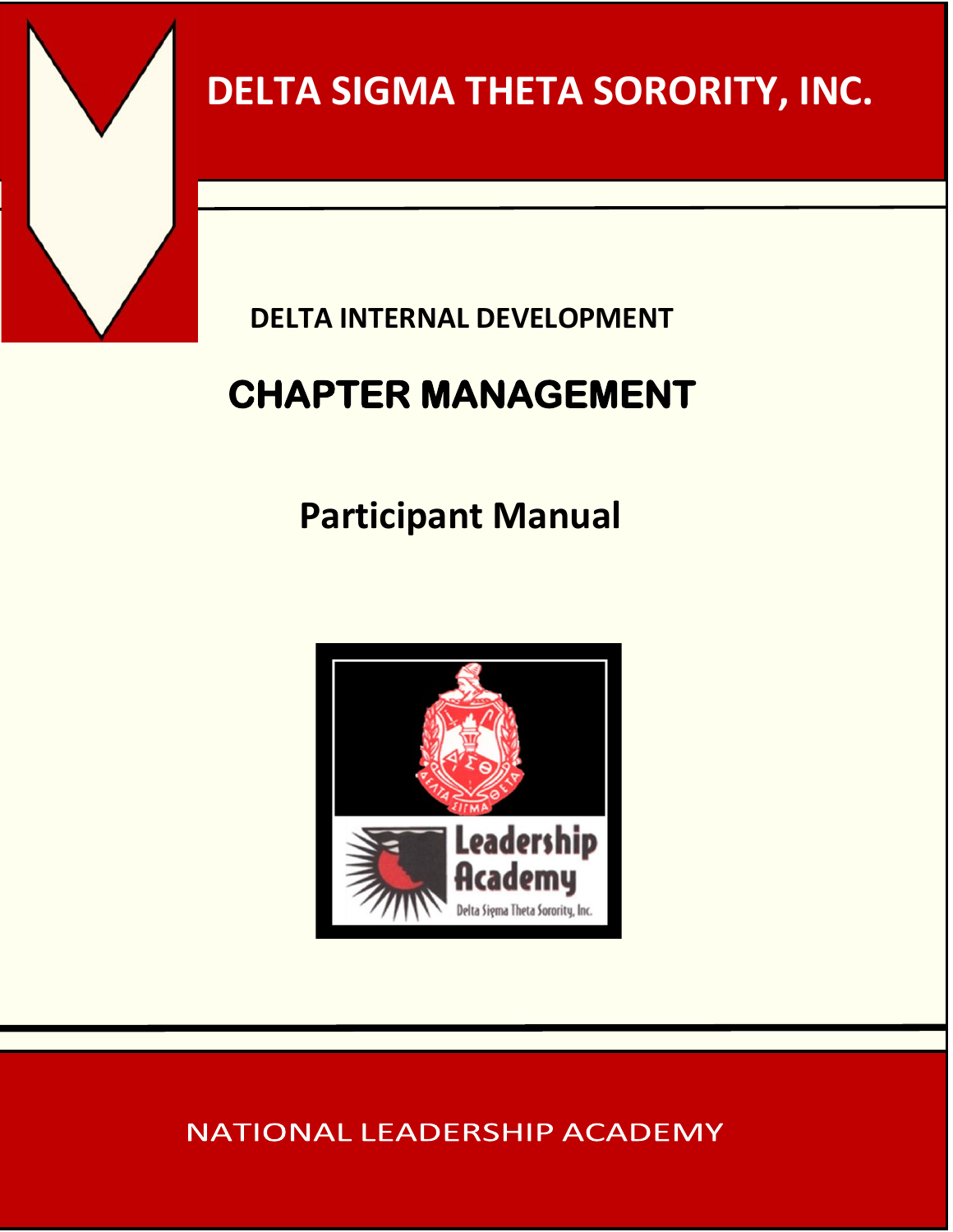### **INTRODUCTION**

Organization is the key to chapter effectiveness. This presentation provides an overview of the chapter's current structure, officers, committees and governing documents that will help guide local chapters to effective and efficient administration and management, sound growth and increased activity.

Effective chapter management will greatly improve every aspect of the chapter's operations. Organization, officer training, officer transition, relationships both within and outside of the organization, good communication between members and officers and member responsibility are important elements for a successful chapter.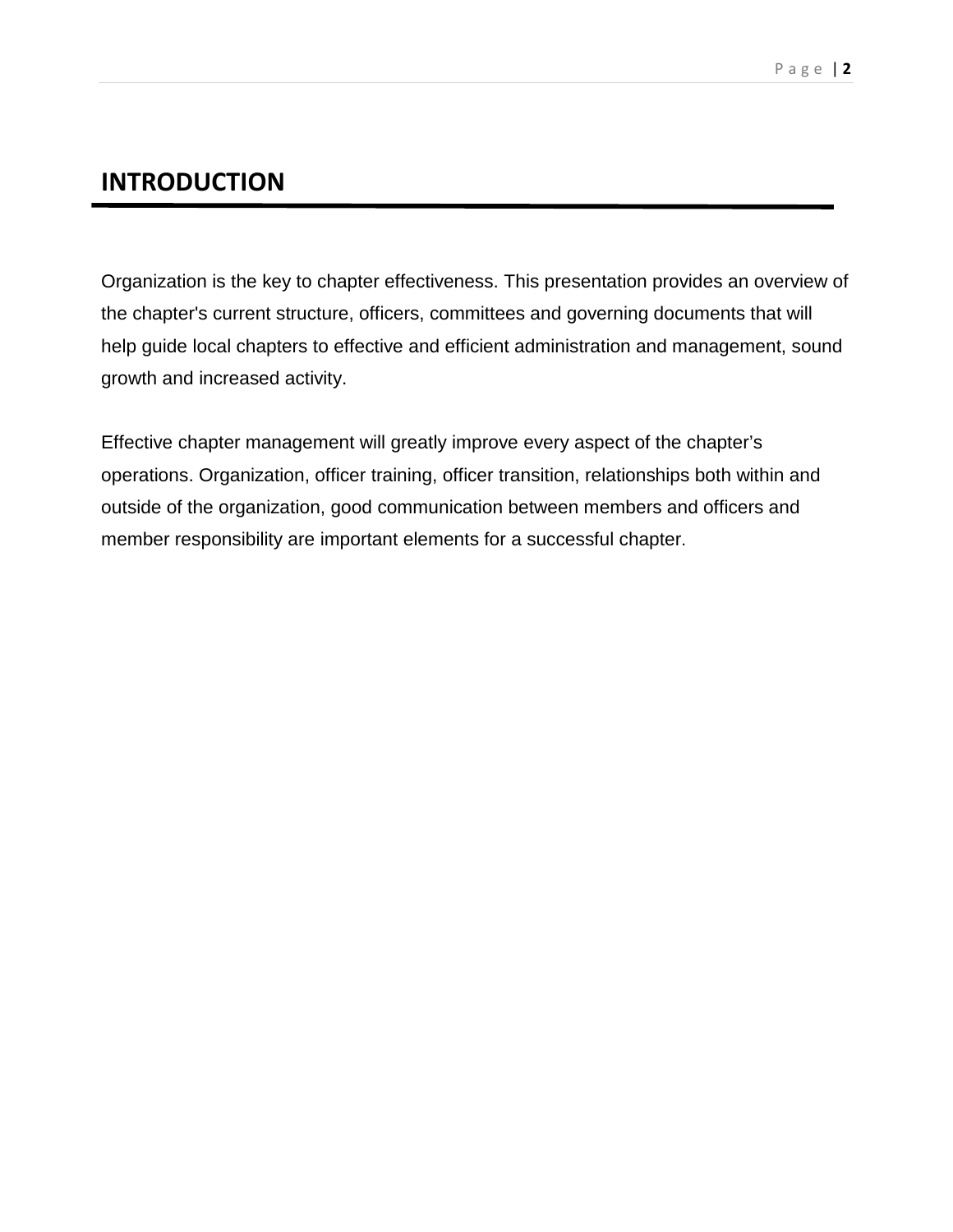# **TABLE OF CONTENTS**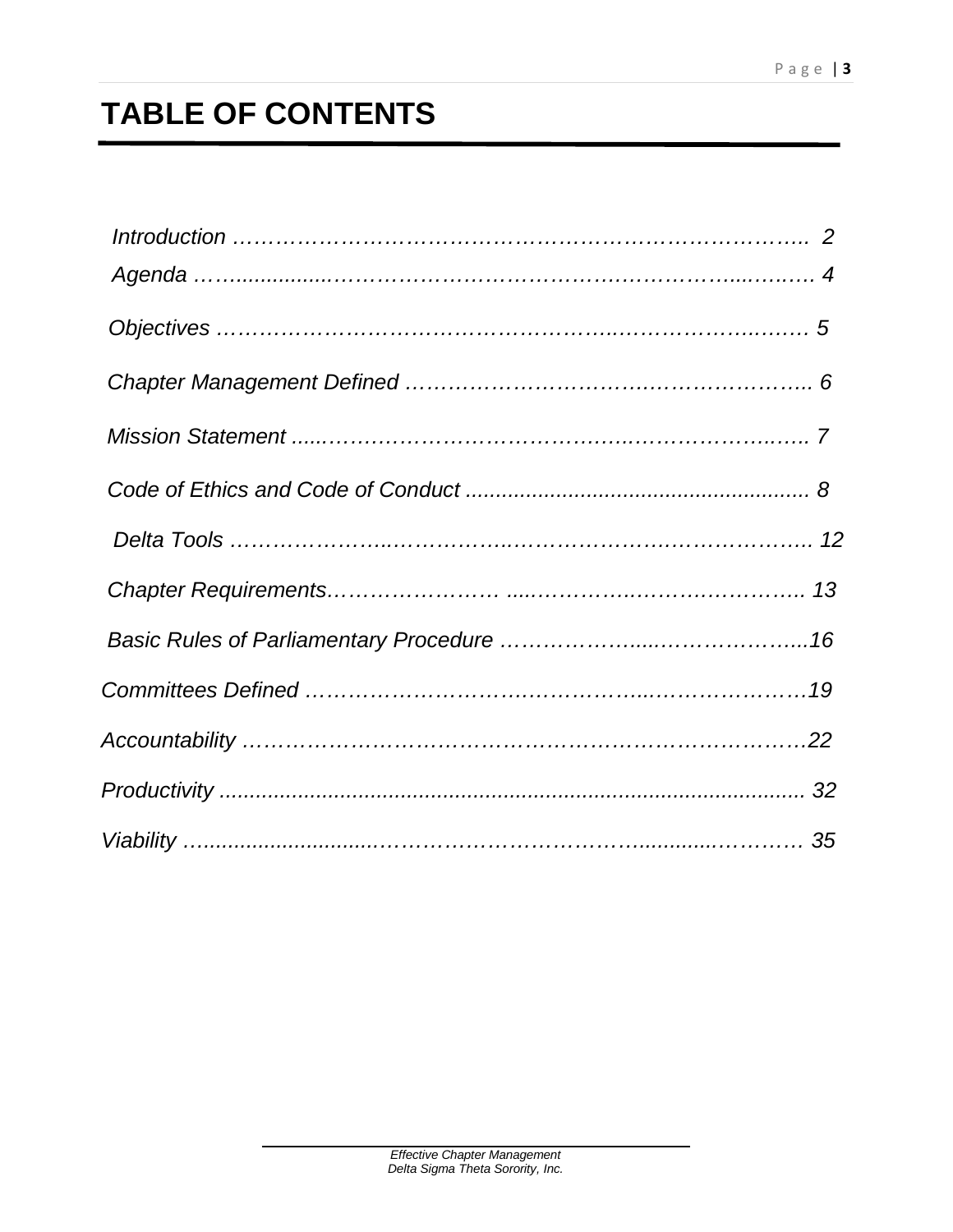## **AGENDA**

Introduction

**Meditation** 

**Objectives** 

Ice Breaker

Chapter Management Defined

Mission Statement, Code of Ethics, Code of Conduct

Understanding the Delta Structure

Governing Documents, Administrative Resources, Tools

Accountability, Productivity, Viability

**Summary** 

Evaluation

**Closing**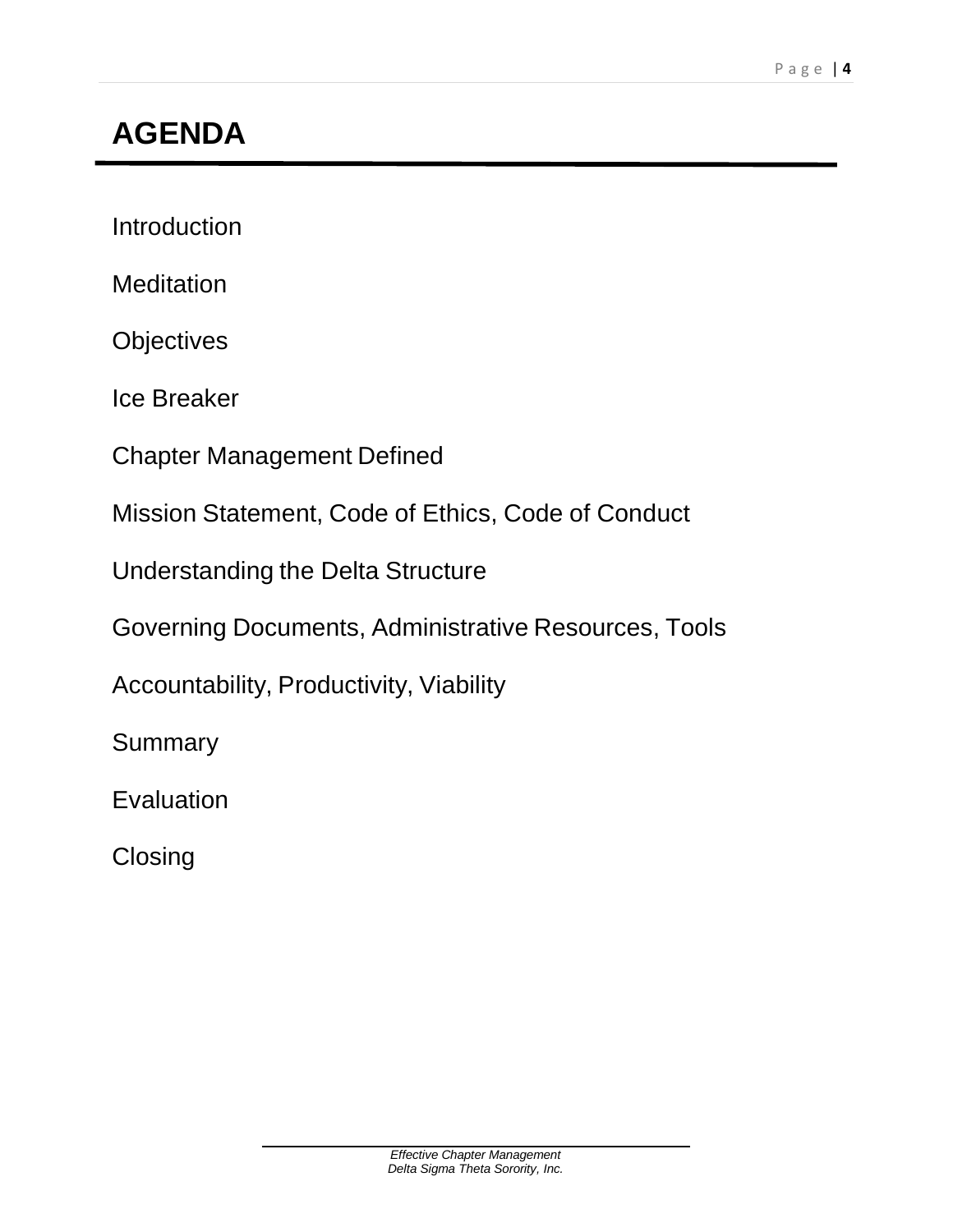## **OBJECTIVES**

### **The objectives of the session are**

- ♦ to ensure that sorors understand the definition and components of chapter management;
- ♦ to ensure that sorors understand the importance of chapter organization in the efficient and effective management of chapters;
- ◆ to provide a clear understanding of the Sorority's structure, governing documents and tools;
- to ensure that sorors understand how accountability, productivity and viability can contribute to effective chapter management and
- $\bullet$  to enhance the overall effectiveness of the chapter through quality chapter management.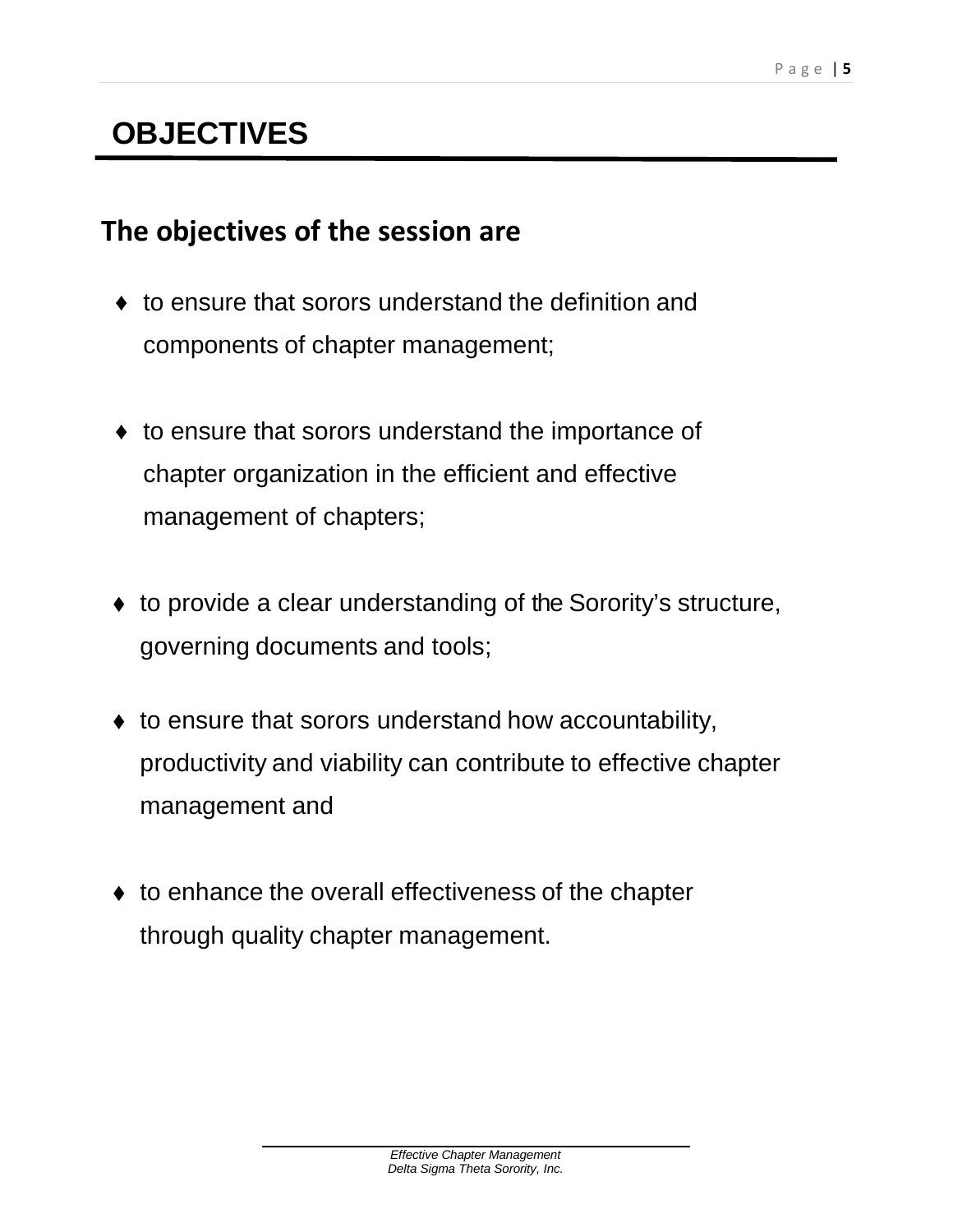## **CHAPTER MANAGEMENT DEFINED**

What does chapter management mean to you? List ways in which the chapter is managed.

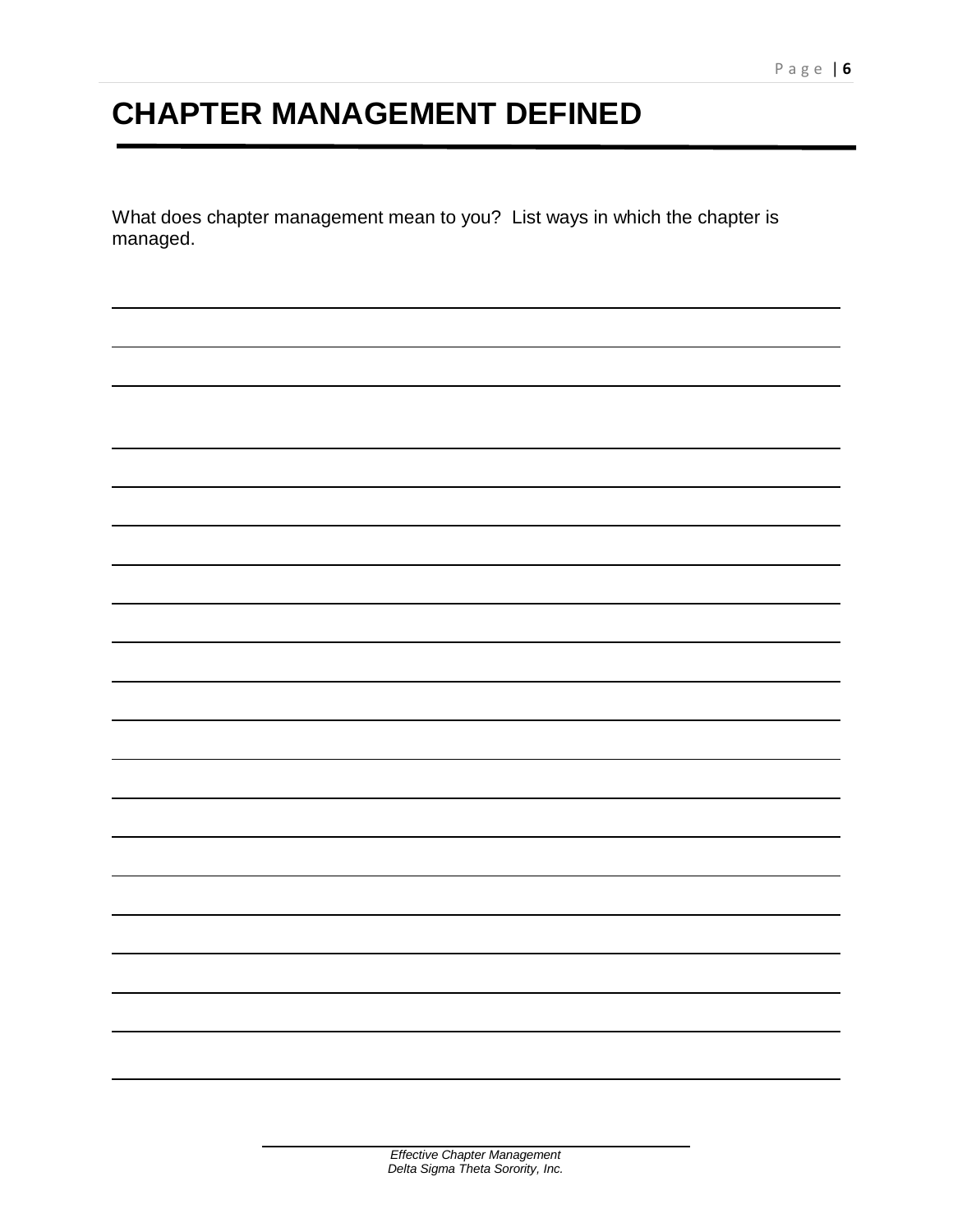Delta Sigma Theta Sorority, Incorporated is an organization of college educated women committed to constructive development of its members and to public service with a primary focus on the Black community.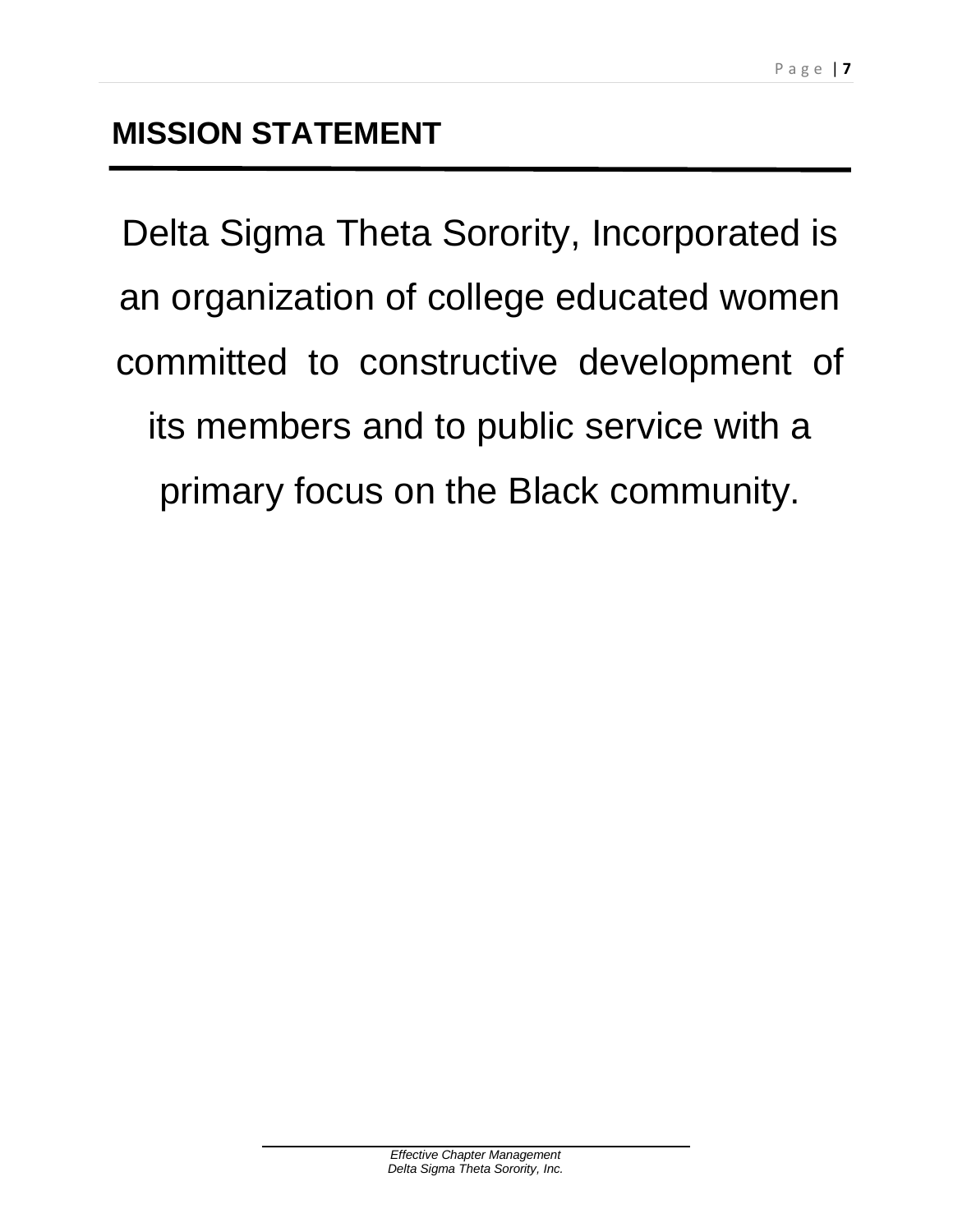## **CODE OF ETHICS** *(notes)*

**CODE OF CONDUCT** *(notes*)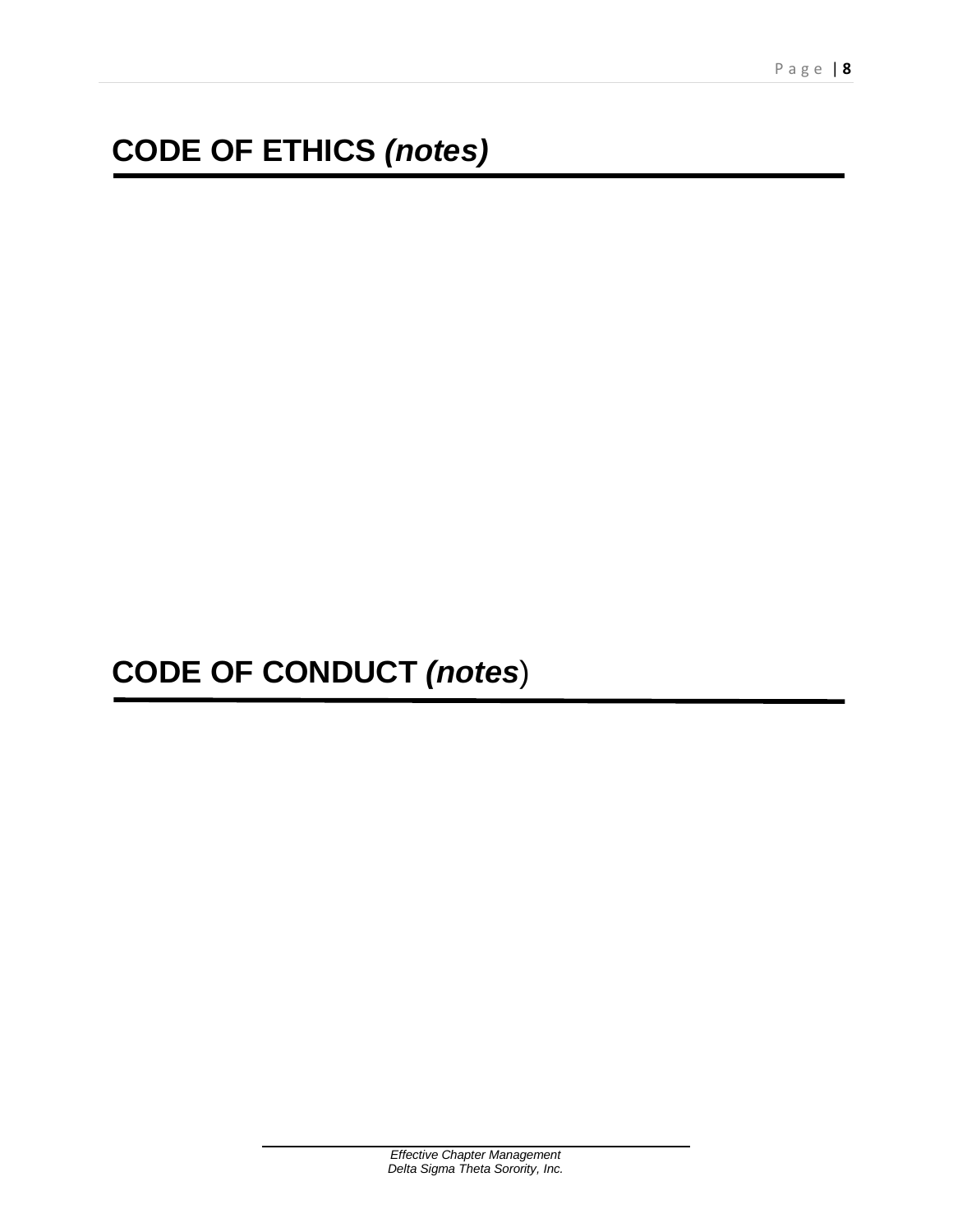### **DELTA'S GOVERNING DOCUMENTS ADMINISTRATIVERESOURCES AND TOOLS**

### **GOVERNING DOCUMENTS**

- State Laws
- Corporate Charter
- **Constitution and Bylaws**
- Robert's Rules of Order Newly Revised (Current Edition)
- Chapter Rules of Order
- **EX Chapter Policies and Procedures**

### **ADMINISTRATIVE RESOURCES AND TOOLS**

- **Doctrine** 
	- oRitual
	- oAdministrative Procedures for Membership Intake
	- oPyramid Study Guide
	- o Membership Intake Program
- Chapter Management Handbook
- Code of Conduct
- **Protocol and Traditions Manual**
- Fiscal Officers Manual
- **EX Chapter Compliance Checklist**
- **EXECUTE:** Chapter Mailings/Updates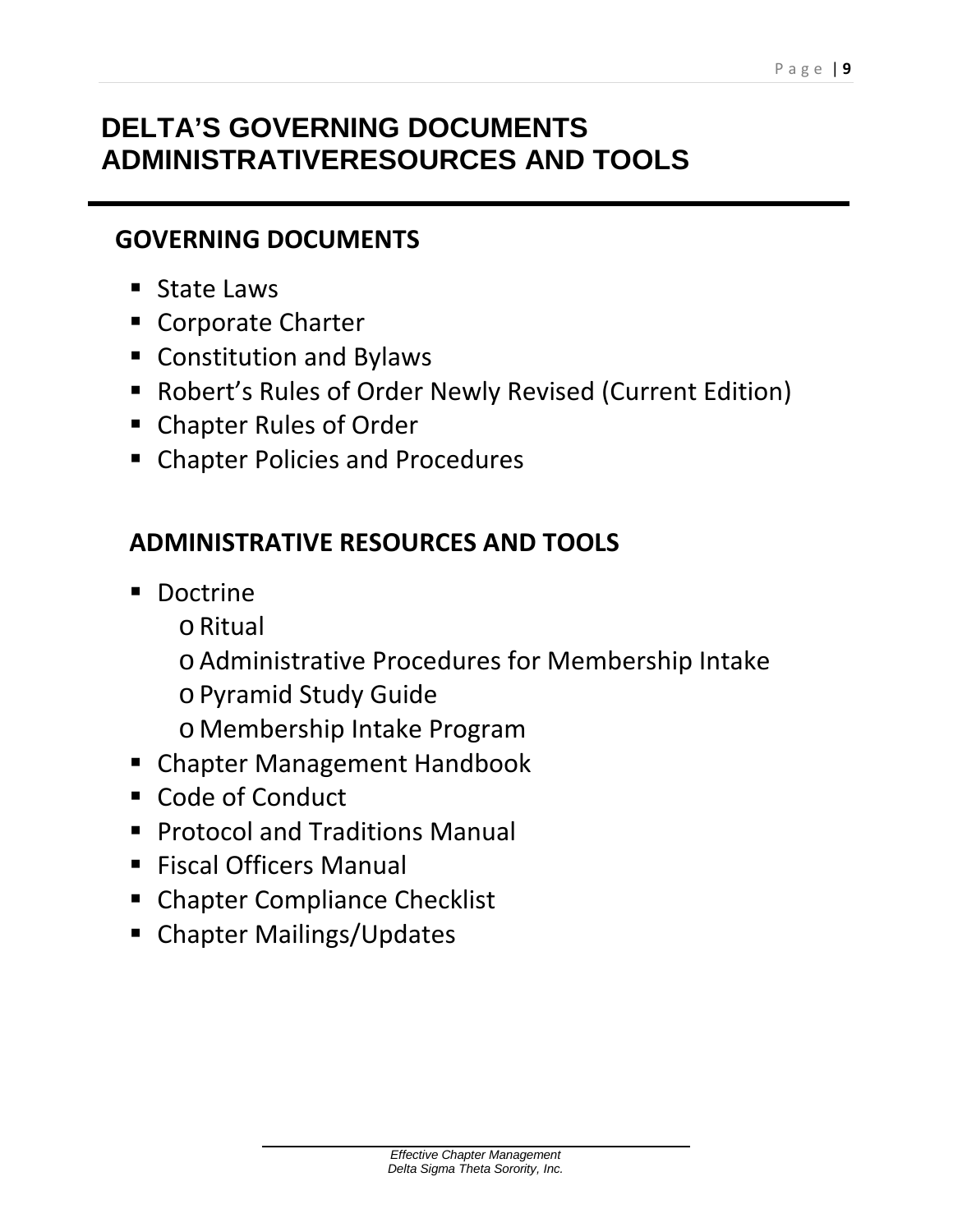# • **Collegiate**

Campus-based, core and city-wide chapters are composed of a minimum of seven (7) members.

# • **Alumna**e

Alumnae chapter are composed of twelve (12) members.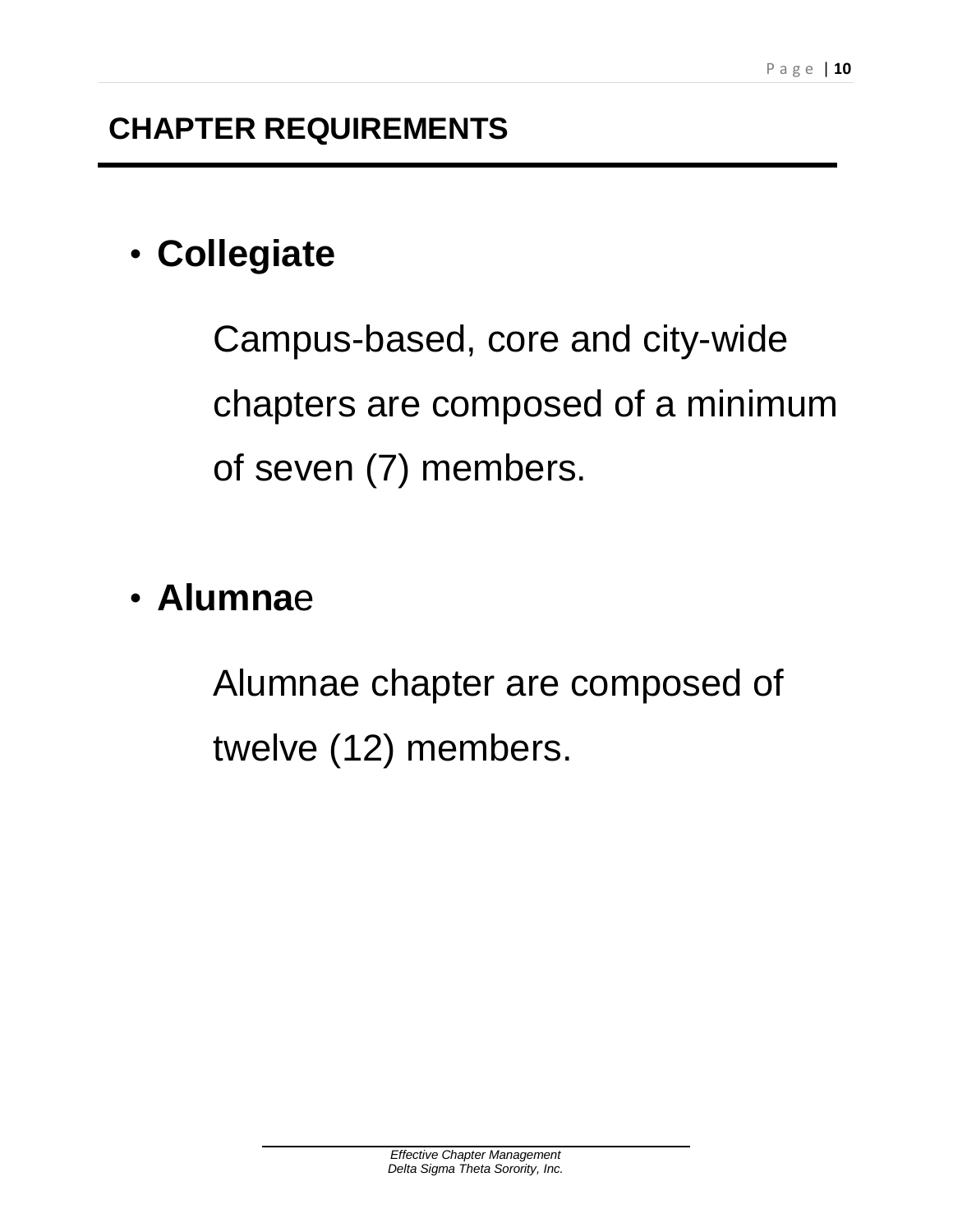### **CHAPTER OFFICERS**

- President
- Vice President
- Recording Secretary
- Corresponding Secretary
- Financial Secretary
- Treasurer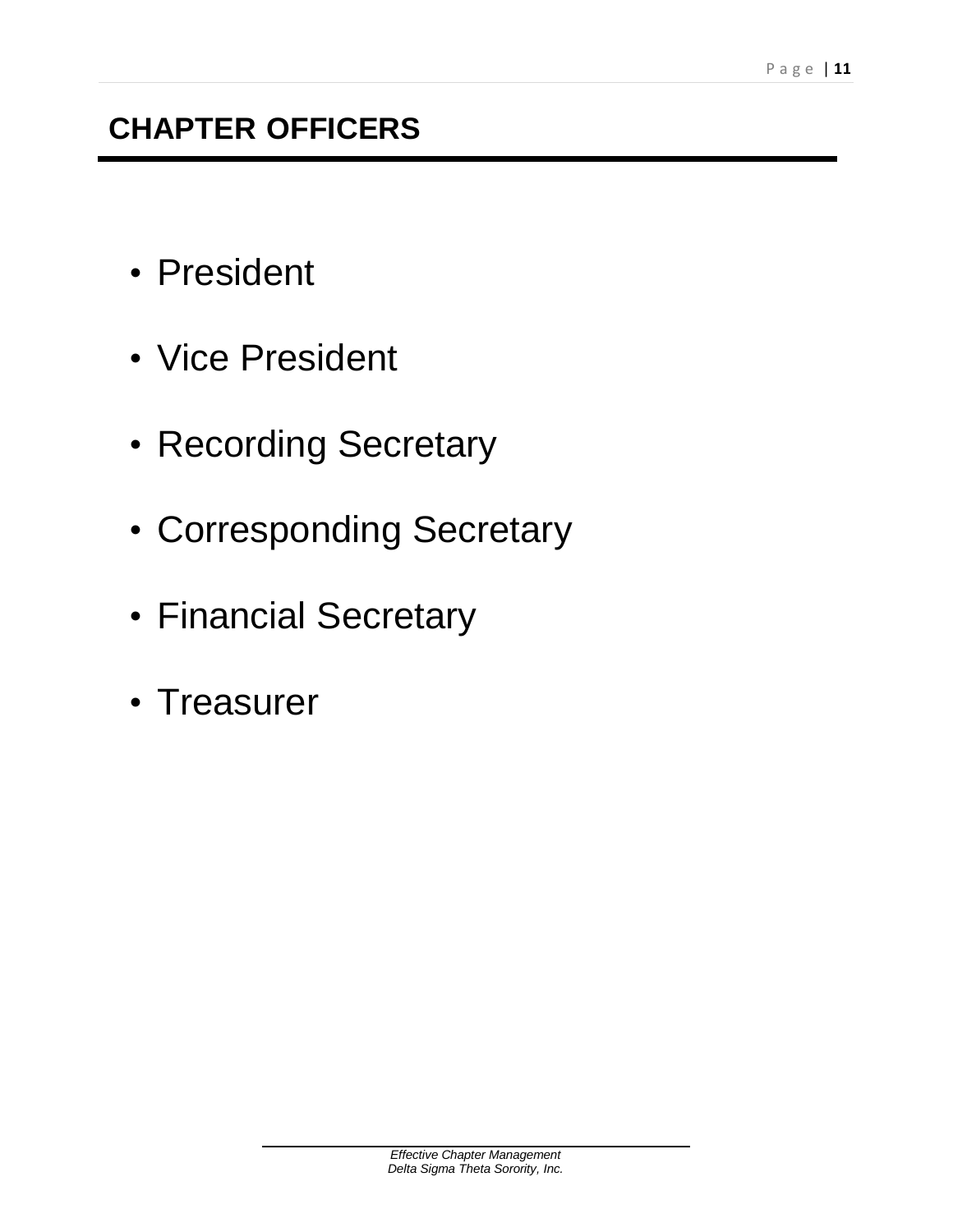### **CHAPTER MEETINGS**

### **Transacting Business**

- The rules of parliamentary procedure are used.
	- o The agenda will be adopted.
	- o Time limits will be established.
	- o All committee reports requiring action by the members shall be presented in writing.
	- o Items of new business from National Headquarters or other sources should be acted upon under new business.
- Matters not covered by Delta's governing documents, resources and tools shall be governed by *Robert's Rules of Order Newly Revised* (current edition).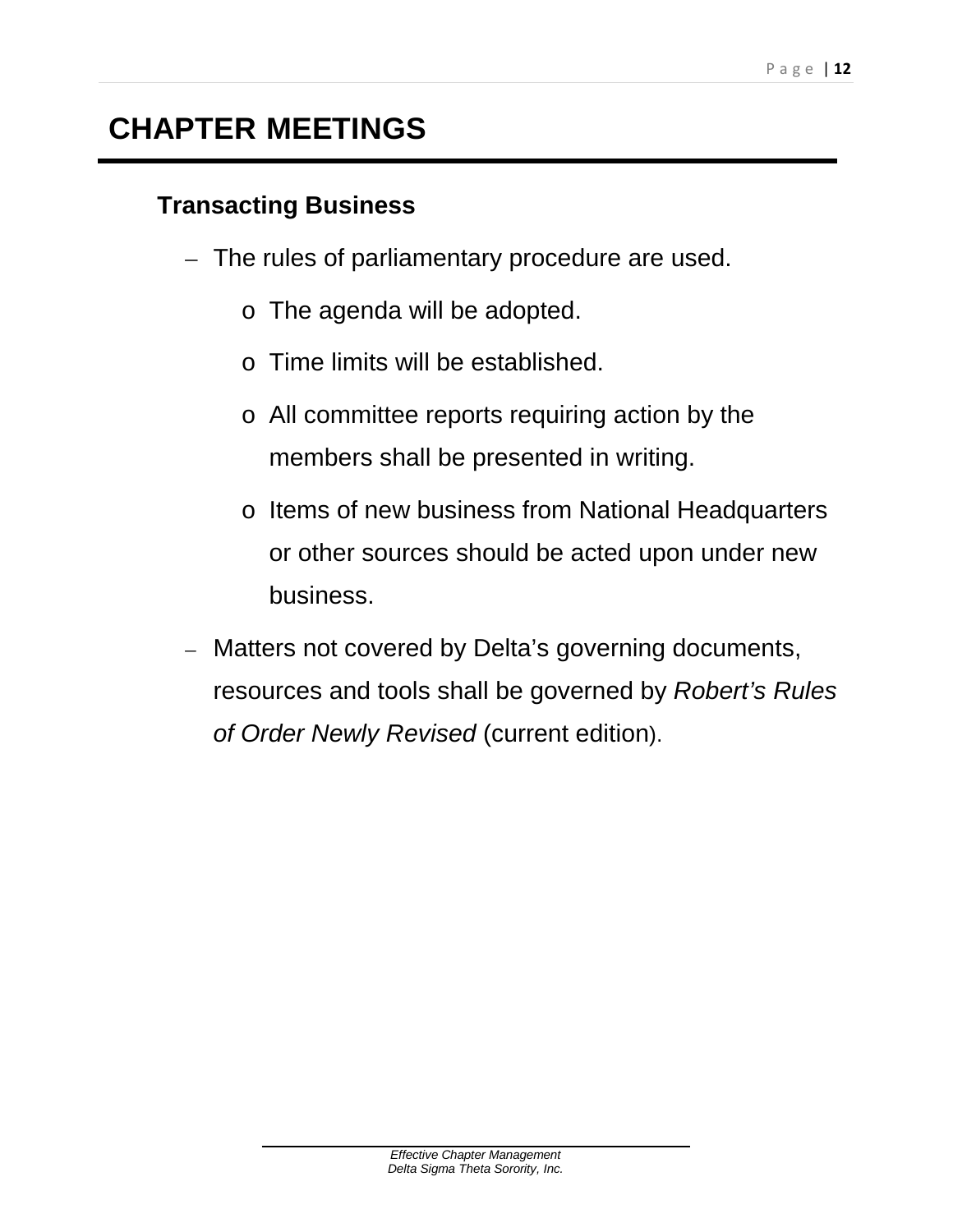### **BASIC RULES OF PARLIAMENTARY PROCEDURE**

All chapter officers and members should be familiar with parliamentary procedure to assist in the running of effective chapter meetings. Outlined below are some of the basic parliamentary procedures used during chapter meetings.

- The rights of the Sorority supersede the rights of individual sorors.
- All members\* are equal and their rights are equal. Those rights are:
	- to attend meetings
	- to make motions and speak in debate
	- $\bullet$  to nominate
	- to vote
	- to hold office
- A quorum must be present to do business or to vote.
- The majority rules—more than half of the votes cast by persons legally entitled to vote, excluding blanks and abstentions, at a regularly or properly called meeting at which a quorum is present.
- Silence is consent. The chair should not call for abstentions.
- Two-thirds rule—a motion may pass only when 2/3 of the members entitled to vote are in favor, excluding blanks and abstentions.
- There is one question at a time and one speaker at a time.
- Debatable motions must receive full debate.
- Once a question is decided, it is not in order to bring up the same motion or one essentially like it at the same meeting.
- Personal remarks in debates are always out of order.

*\*A member is defined as any soror who pays dues to Grand Chapter and to a local chapter or who pays a member-at-large fee, or*  those exempt from payment of Grand Chapter dues and fees as stated in Article X in the Bylaws of Delta Sigma Theta Sorority, Inc.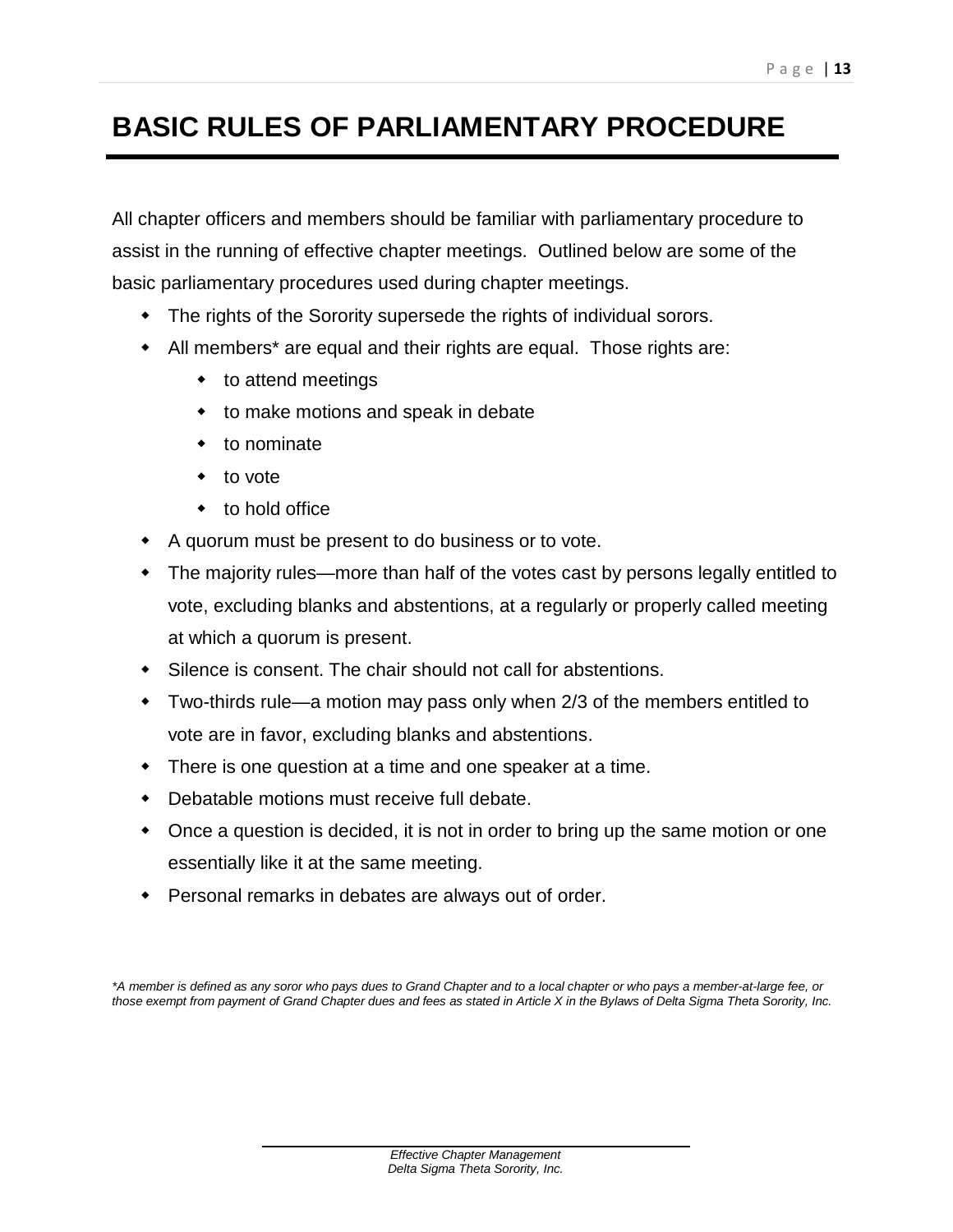Follow these steps to help facilitate an effective meeting:

- Seek recognition by raising your hand
- Wait to be recognized by the chair
- State your motion
- After the second, the chair will restate your motion
- Chair opens the floor for debate
- Chair puts the question to a vote
- Chair announces the vote

To expedite business, the President should:

- Assist sorors in framing their motions
- \* Keep the discussion on the motion on the floor
- Know that the Treasurer's report is filed for audit, not adopted
- Know that committee reports are not adopted—action may be taken on the recommendations only
- Use general consent whenever possible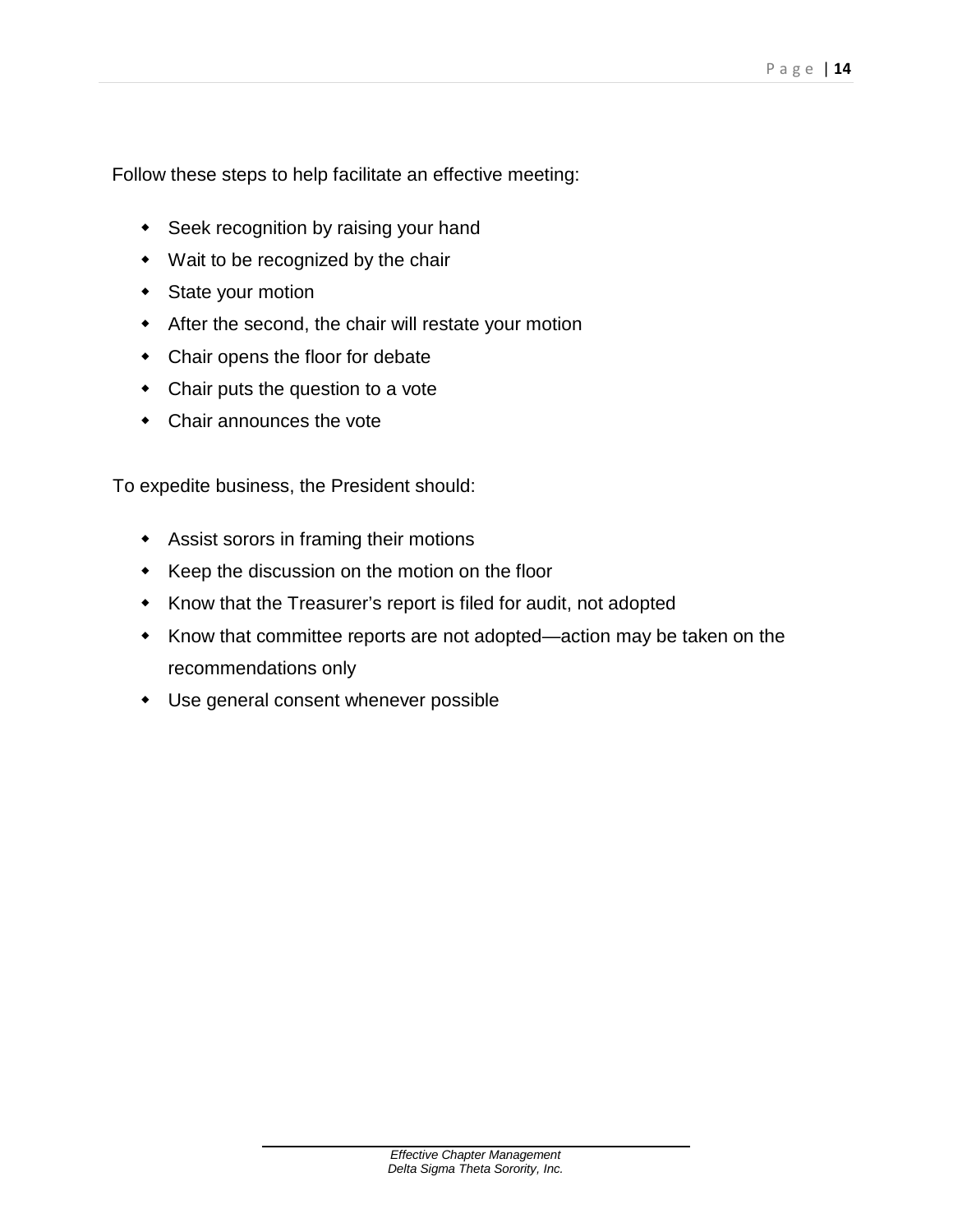## **CASE STUDY ACTIVITY**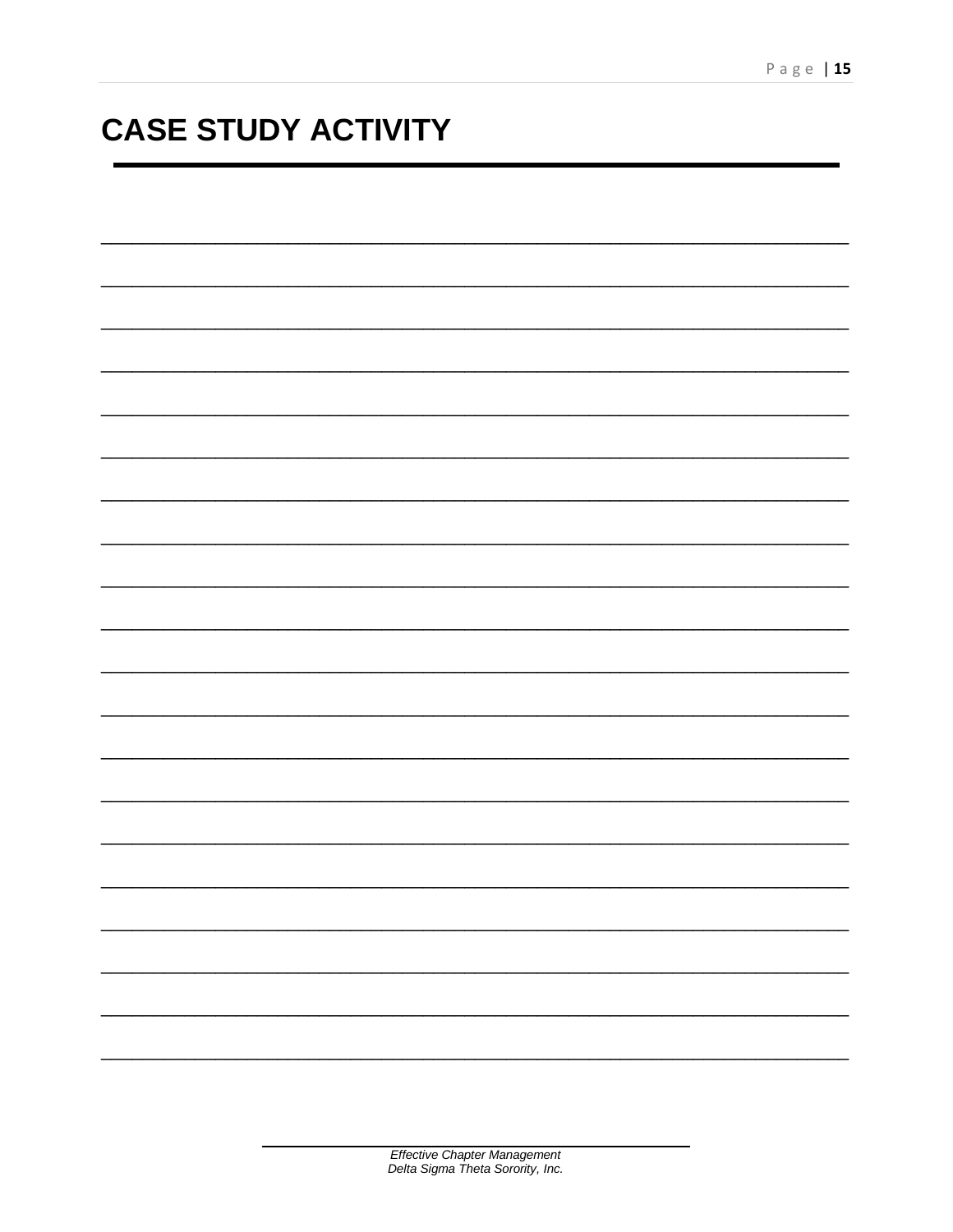### **COMMITTEES: DEFINED**

The committee is the "task force" of any democratic organization. No chapter can function effectively without committees. The chairperson may be appointed by the chapter president, or selected from its membership by the committee itself. Committees have the obligation of efficiently carrying out the aims and purposes of the organization. The best way of accomplishing this is to assign one project, objective, or duty to each committee, and hold the committee responsible for its completion. Committee members are expected to attend all meetings, if possible. If they cannot attend, they should call the committee chairperson. This saves her from delay in calling the meeting to order; and occasionally, if enough members cannot attend, she can reschedule the meeting. Remember that the purpose of a committee is to create and execute a group idea. This cannot be done by the chairperson alone or by telephone conversations.

Committee functions are threefold:

- **Advisory:** to study a problem, report facts and figures, and make recommendations;
- **Coordination:** to plan, direct, and gain the cooperation of the group;
- **Work:** to do specific tasks which require skill, judgment, time, and effort.

In addition to performing a specific task on behalf of the chapter, committees enable chapters to accomplish more business, to have shorter meetings and to divide the work among all of the sorors. They eliminate the duplication of effort, and help to develop leaders, as they furnish a "proving ground" where chapter officers and the nominating committee can discover members who have leadership abilities and personalities to become future Sorority leaders, national as well as local.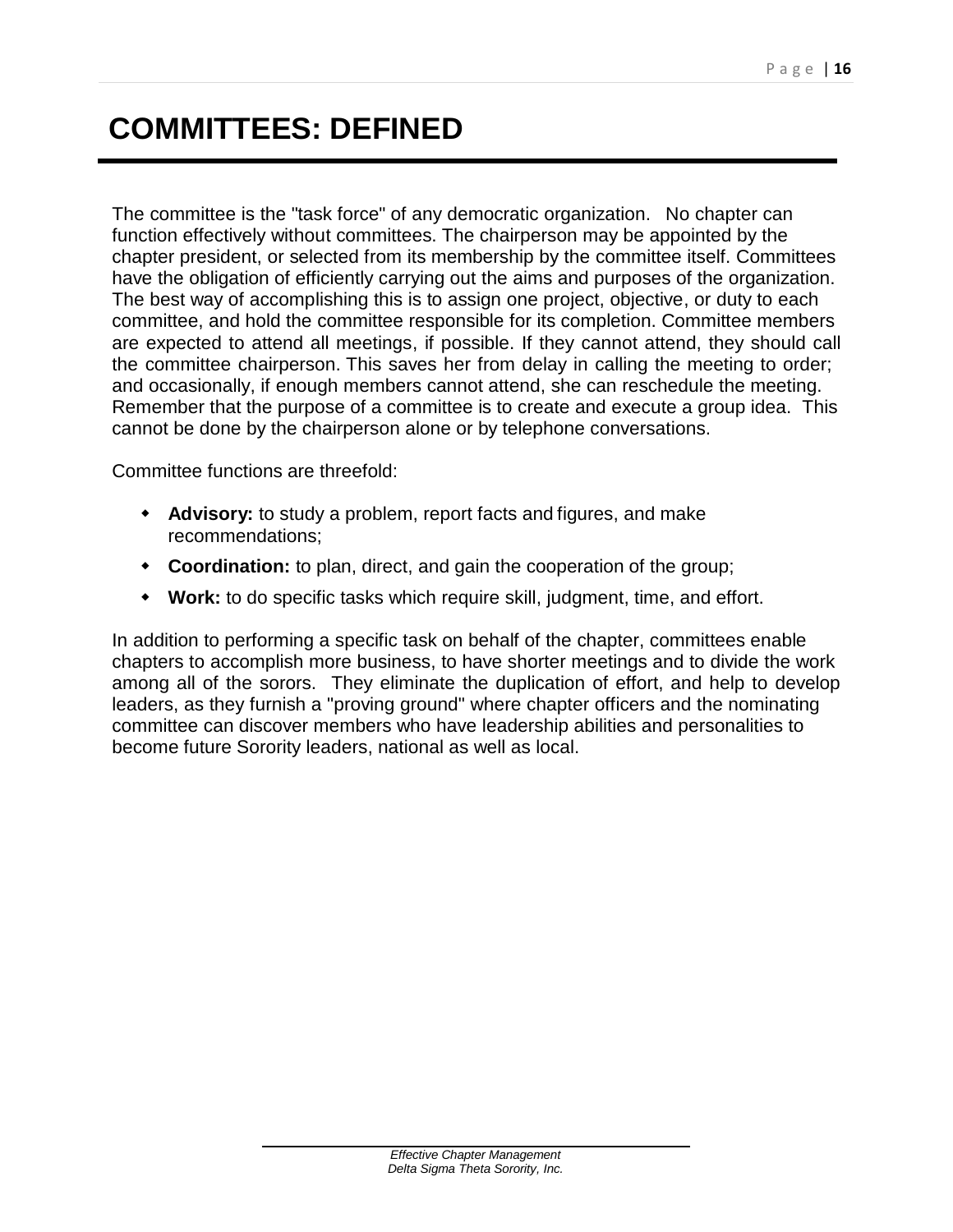## **TYPES OF COMMITTEES**

#### *EXECUTIVE COMMITTEE*

The executive committee is composed of elected officers of the chapter as designated on the Rules of Order Form for chapters and delineated in the chapter's Policies and Procedures.

#### *EXECUTIVE BOARD*

Organizations coordinate the work of all officers and committees through the executive board. The executive board is comprised of all officers and the chairpersons of committees, as designated by the chapter's Rules of Order. The chapter president is the chair of the executive board and prepares the agenda. It is at the meeting of the executive board that committee chairs make progress reports and indicate when they are ready to report to the chapter. There should be complete discussion of those matters which affect the chapter, and as many details as possible should be taken care of by the executive board rather than being referred to the chapter as a whole. The chapter president helps the executive board see the need for making complete presentations to the chapter so that based upon the board's recommendations, the chapter may take action. A chapter has the right to expect its executive board to take the initiative in looking for and presenting to the chapter ideas for program development.

#### *STANDING COMMITTEES*

Most chapters will have a number of standing committees, as designated in the chapter's Rules of Order. Standing committees usually have a continuing task in relation to the operation of the Sorority program. Examples of standing committees in Delta chapters are: Finance, Scholarship, Nominating, Membership Services, Program Planning and Development, Information and Communication, Heritage and Archives, and Constitution and Bylaws. The chairpersons or these committees may be elected or appointed, as designated by the chapter's Rules of Order.

#### *SPECIAL COMMITTEES*

A special committee is one with a special purpose (appointed for a definite program or assignment) usually with a time limit in which to complete the assignment. When the task is done, the committee's business is considered complete and the committee is dismissed. Examples of special committees in Delta chapters are: Founders Day, Elections, and May Week. The chairpersons of these committees are appointed by the president. They may meet with the executive board at her request, unless the chapter's Rules of Order specify otherwise.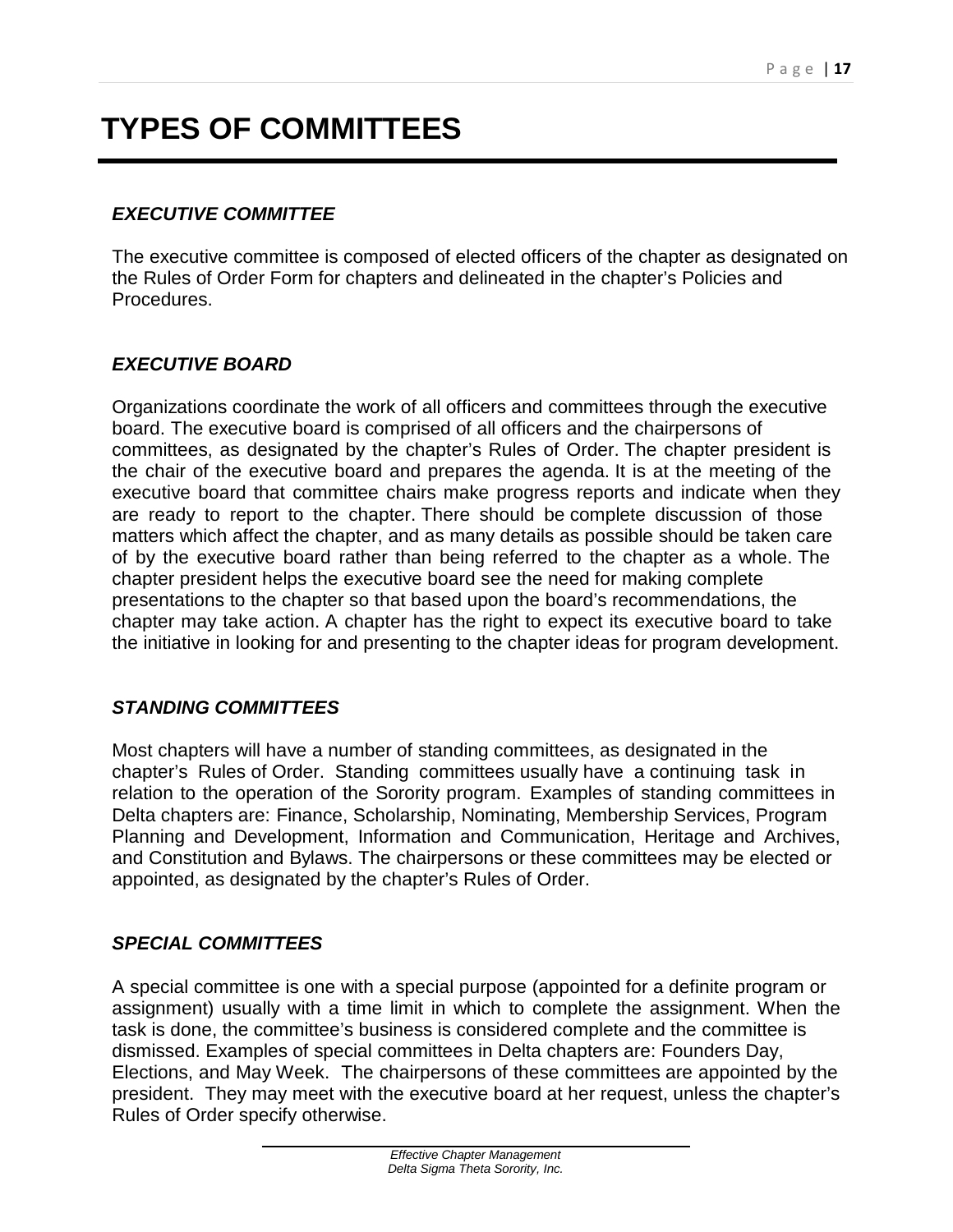## **TYPES OF COMMITTEES**

#### *SUB-COMMITTEES*

Sub-committees are organized to carry out a task assigned to a standing or special committee, and are responsible to the parent committee. They may be either standing or temporary sub-committees.

All committees must keep the executive board and the chapter informed of their progress. As many details as possible should be worked out by the committee. All members of the committee should be given assignments so that all are responsible for carrying out the program.

#### *AD HOC COMMITTEES*

Ad Hoc committees are one-time only committees, appointed for special assignments. An example of an Ad Hoc committee in Delta chapters is: 25<sup>th</sup> Anniversary Celebration committee.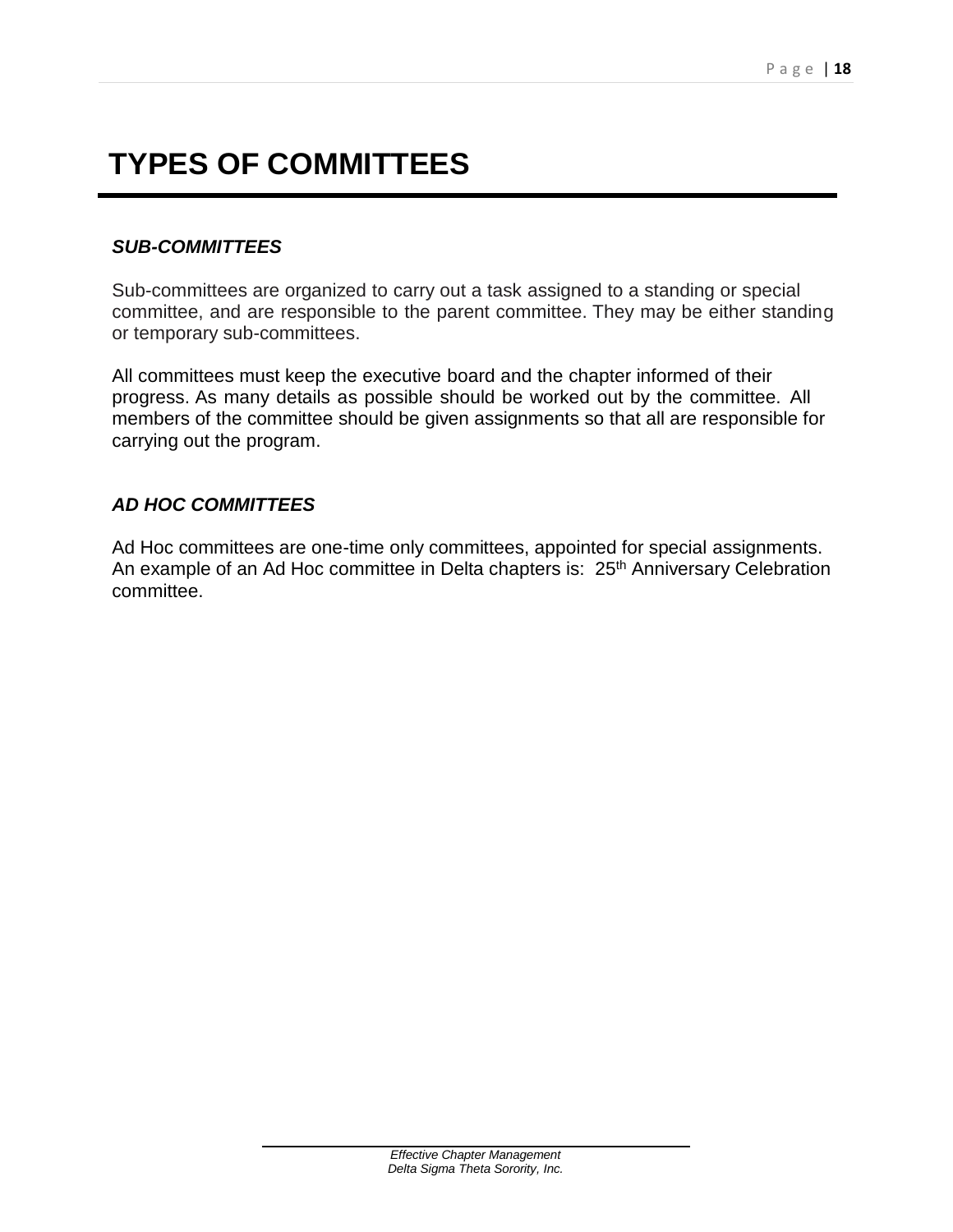### **ACCOUNTABILITY: RESPONSIBILITES OF CHAPTER TO GRAND CHAPTER**

All activities on the national level in the Sorority conducted by its officers, committees, and staff are done on behalf of the Grand Chapter. Once again, each member of a chapter must also share the responsibility for cooperation with Grand Chapter so that the Sorority may operate effectively and in a truly democratic and sisterly fashion.

The most valued way of cooperating is to report regularly to National Headquarters in accordance with procedure and special requests. If done, National Headquarters is always apprised of your chapter's progress or its concerns. Consistent communication enables headquarters to highlight chapter successes with other chapters or, to recognize and deal with chapter problems.

Equally important is the chapter's participation in national meetings. Chapters participate in the decision making process by attending National Conventions, Regional Conferences and other meetings which may be called from time to time. The impact of Delta Sigma Theta Sorority, Inc. as a national organization and its projection as a public service sorority is dependent upon the collective contributions of its chapters across the country as they facilitate national programs or initiatives. While National officers are charged with directing, coordinating, and controlling the programs of the Sorority, it is the individual chapter that carries out the process for the benefit of Grand Chapter.

At National Conventions, the membership body plays an important role in the determination of policies. It becomes involved in policy making in the following ways:

- It gives guidance and direction to the National Executive Board on proposed new policies;
- It may, on its own initiative, request the Board to consider the feasibility of some new plan or change in direction; and
- It establishes basic structural policies through its power to amend the *Constitution and Bylaws*.

The National Convention determines general lines of direction to be followed by the National Executive Board. The Board establishes policies consistent with the lines of direction set by the National Convention. The board is required by the *Constitution and Bylaws* to exercise this policy-making power to carry out its managerial responsibilities.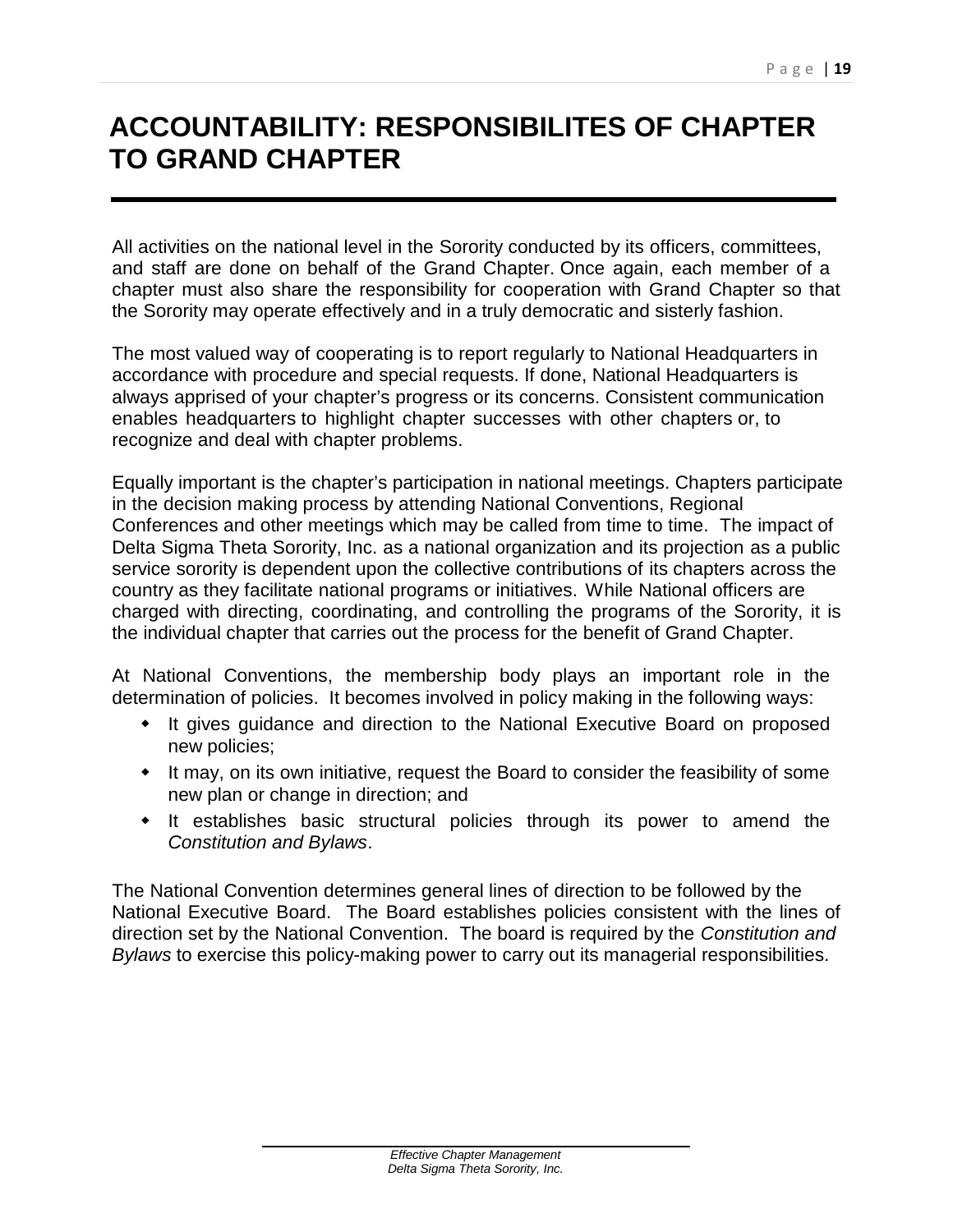### **ACCOUNTABILITY: CHAPTER AND INDIVIDUAL MEMBER RESPONSIBILITES**

#### *CHAPTER MEMBER INDIVIDUALLY DEFINED*

**COLLEGIATE:** A member of Delta Sigma Theta Sorority, Inc., who is enrolled in a college or university housing a chapter of the Sorority, and who is pursuing work leading to an initial baccalaureate degree or its equivalent, shall be a member in that chapter if she pays national and local dues through that chapter and meets the minimum cumulative grade point average requirement specified in the *Constitution and Bylaws*. A member of Delta who is not enrolled in a college or university cannot be a member of a collegiate chapter.

**ALUMNAE:** A member of Delta Sigma Theta Sorority, Inc., who is not enrolled at a college or university, may join an alumnae chapter in the city in which she resides upon the payment of national and local dues through that chapter. In communities in which there are two or more alumnae chapters, a soror may select the chapter of her membership. Many Deltas do not graduate from college; however, such Deltas are still eligible for membership in an alumnae chapter if they pay national and local dues.

#### **PLEASE NOTE:**

*A soror placed on cease & desist shall not participate in any activity of the Sorority until the order is lifted by the Regional Director.*

*A soror on probation or under suspension shall not participate in any activity of the Sorority, unless otherwise prescribed by the Regional Director, the Scholarship and Standards Committee, or the National President.*

*A soror against whom a fine or financial obligation has been imposed shall not participate in any activity of the Sorority until said obligation has been fully satisfied.*

#### *RESPONSIBILITY OF THE CHAPTER TO THE MEMBER*

If a chapter is to grow, to carry out its purpose, to occupy an important place in the lives of sorors and to be recognized in the community, it must assume certain responsibilities. It is important to provide a well-planned program with proper balance so that it will interest all sorors. The program should be vital, beneficial, challenging, and varied enough to appeal to the different interests and age groups in Delta Sigma Theta Sorority, Inc. Pleasure should be found in the friendliness at meetings, and an aura of challenge can be developed in any activity if sufficient leadership is given by members who really enjoy people. Always remember that a strong organization gives pleasure to its members by being friendly, permitting them to learn and making them feel a part of a purposeful program – whether that program is service, educational, social or a combination of all three.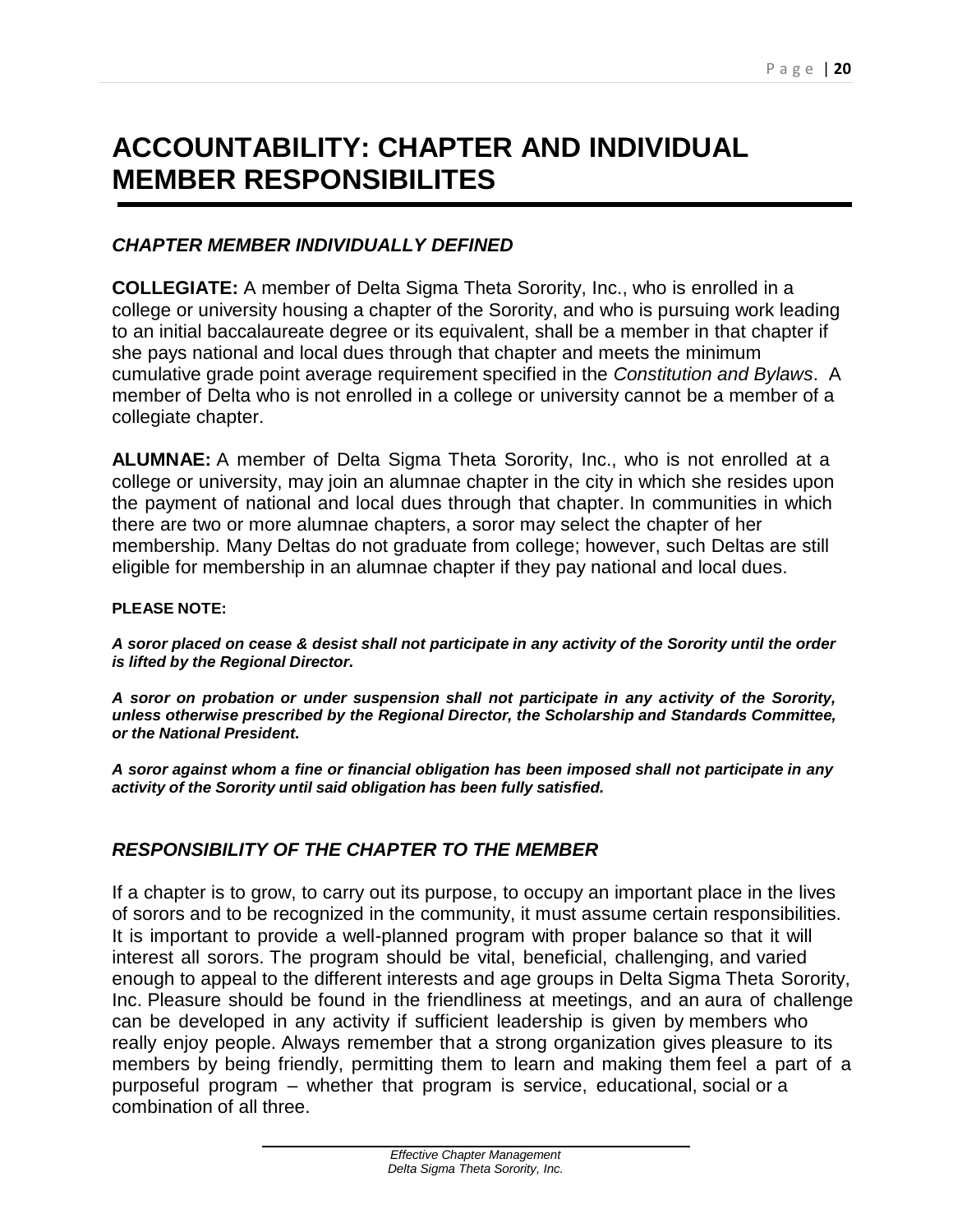Some important reminders to chapters are:

- ◆ Begin and end meetings on time;
- Encourage participation in every part of the meeting;
- Let the sorors "in" on all plans and activities;
- Give sorors a chance to represent the chapter on the community level by delegating them to attend meetings of other groups when an invitation is received by the chapter;
- Have chapter members accompany sorors new to the community to community meetings.
- Plan the time, place, and frequency of meetings so that they are convenient for a majority of chapter members;
- Have a friendly and relaxed relationship between the officers and members; and
- Evaluate programs and procedures periodically and change when conditions warrant it.

#### *ROLE OF AN INDIVIDUAL CHAPTER MEMBER*

Ideally, every member of the chapter will be actively involved in some responsibility during the year. Members of the Sorority must behave in a responsible manner as they receive the reports of officers and committees. During the chapter meetings, all questions and comments should be addressed to the presiding officer. Suggestions should be constructive and should lead to a solution to any problem. Sorors should not needlessly prolong a meeting. In a sisterhood such as Delta Sigma Theta Sorority, Inc., differences of opinion are respected; however, it is important to be able to differ without bitterness. Deliberate contentiousness must be avoided. In any democratic organization, the majority must rule when all have had an opportunity to place their opinions before the body.

Each of us gives leadership. Whether this leadership will be constructive depends upon the way we operate in the particular situation. We must respect the rights of others, have compassion for their limitations, and have understanding of each other's needs. Each Soror must be willing to submerge herself in the whole and yet be able to provide leadership when it is required. Leadership is participation and hopefully, every member of Delta Sigma Theta Sorority is a participating member with a contribution to make to the Sorority.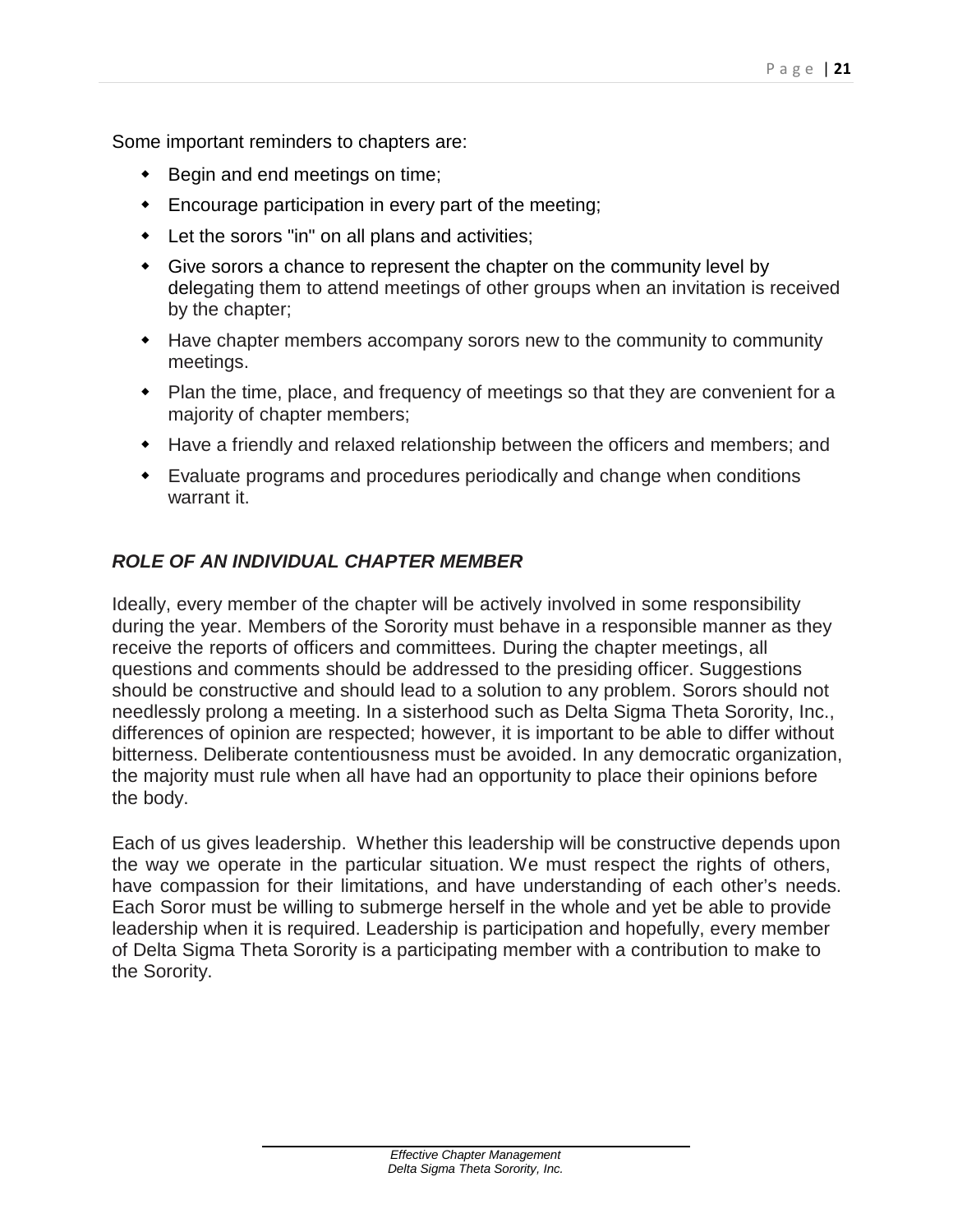An effective chapter member should:

- Be loyal to the officers and to Delta Sigma Theta Sorority, Inc.;
- Attend meetings regularly;
- Pay dues promptly;
- Mark the calendar, so meeting dates are not forgotten;
- Be willing to serve when asked;
- Be fair to all, interested in all, and never become involved in a clique; and
- Be interested in the purpose of the discussion or activity, rather than in the personality of the discussant or participant.

#### *RESPONSIBILITY OF THE MEMBER TO THE CHAPTER*

The chapter is as successful as the members make it. It is the responsibility of all members to be effective. A member assumes an obligation to take part in the activities and to support the chapter. There are many ways of giving help to a chapter. A member may offer her home for a special occasion, may donate food or contribute to the costs of the meeting or special events. She may give extra help with ticket selling for a fundraising event, even if she cannot attend every meeting or chair a committee.

Often meetings fall short of what they might accomplish because of the false notion that the sole responsibility rests with the chair. It is only when each member shares the responsibility for moving the business on that the group will operate effectively and in a truly democratic and sisterly fashion.

Sorors should arrive on time and stay throughout the meeting. They should speak up when they have something to contribute, stick to the point but listen attentively when others are speaking, and respect and give thoughtful consideration to the view of others. They may request further information or study if they feel that the chapter has insufficient data on which to make a decision. They, as well as the chair, can help clarify a point, encourage others to express their views, summarize and integrate ideas. Whether or not the final decisions are feasible is as much the member's responsibility as the chair's.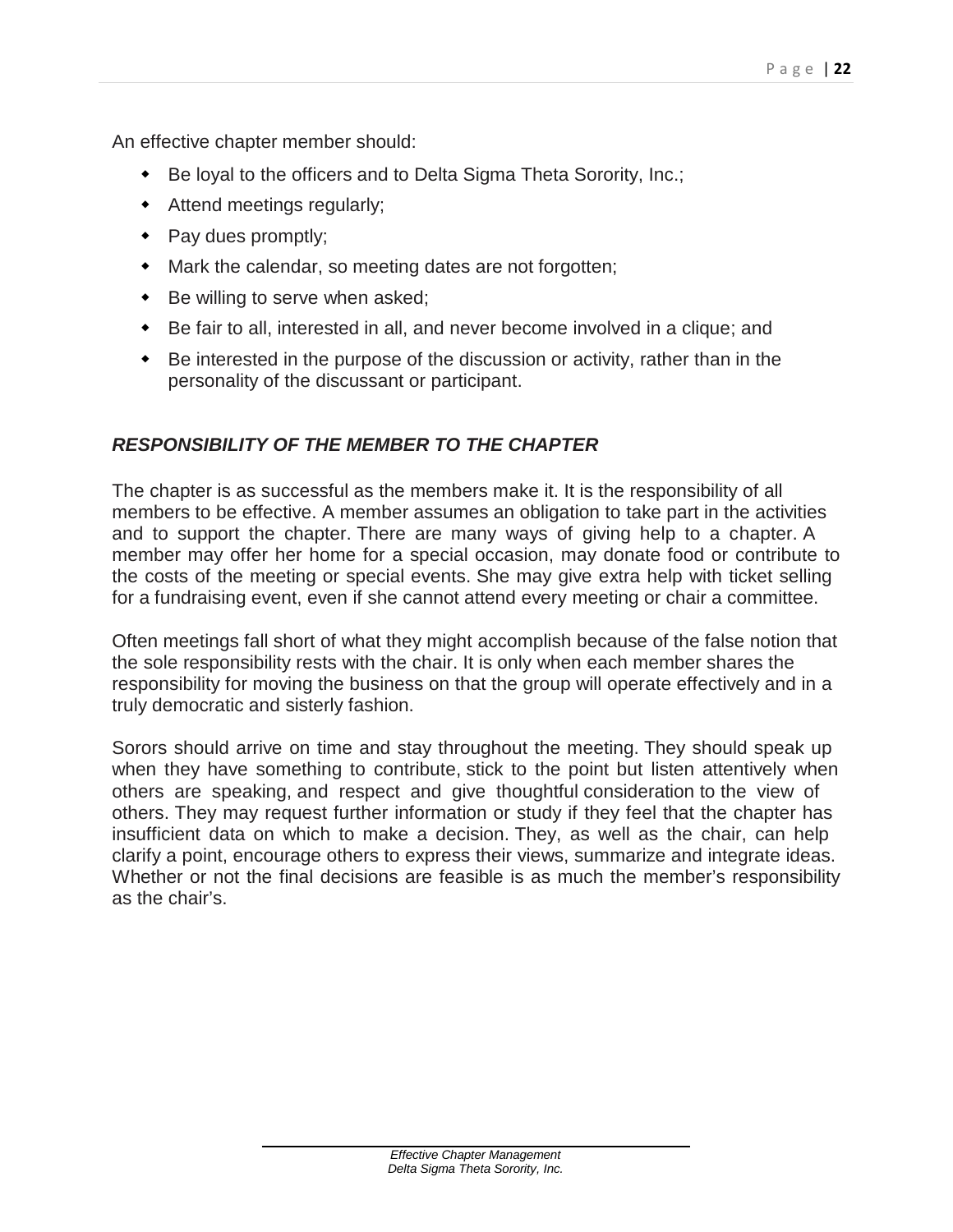#### **CHAPTER MANAGEMENT AND MEMBER DEVELOPMENT**

#### **A Chapter must:**

- Develop and amend Chapter Rules of Order and Policies & Procedures
- Disseminate copies of Chapter Rules of Order and Policies & Procedure to chapter members after approval by the regional member to the National Scholarship and Standards Committee
- Maintain a current copy of the Chapter Management Handbook
- Maintain current inventory of Delta tools and forms
- Hold one scheduled meeting for the chapter per month that is conducted according to parliamentary procedure
- Maintain a record of meeting proceedings
- Develop committee structure that is consistent with the *Constitution and Bylaws*
- Schedule and execute appropriate committee meetings
- Submit all items necessary for compliance according to guidelines
- Implement a transition of officers meeting annually or biennially
- Disseminate appropriate chapter mailing items to chapter officers, members, and committee chairpersons
- Prepare a means of assessing internal operations
- Conduct an annual assessment of internal operations
- Maintain appropriate inventories of all chapter properties

#### **A Chapter Should Develop and Encourage its Members:**

- Attend regional conferences and national conventions
- Attend regional and state meetings
- Schedule and implement an annual chapter retreat
- Plan and execute activities for bonding and collaboration
- Plan and execute means for conflict management and resolution
- Develop and implement an ongoing education program (e.g. DID workshops, speakers)
- Encourage talent development through appropriately scheduled activities
- Establish a means to keep all chapter members informed about internal and external concerns about the Sorority, the chapter and the community
- Identify and implement strategies for reclamation and retention of members
- Network with other chapters
- Network with appropriate agencies, organizations and other institutions

#### **A Chapter Must Maintain Accurate Protocol Management:**

- Perform ceremonies according to the Ritual
- Sing all official Delta songs as written
- Identify signs, symbols, and secrets of the Sorority
- Explain procedures for courtesies afforded members of the Sorority
- Outline proper decorum for public and closed programs
- Wear official Sorority jewelry properly
- Wear Delta paraphernalia in good taste
- Schedule and execute Founders Day program annually during January, February, or March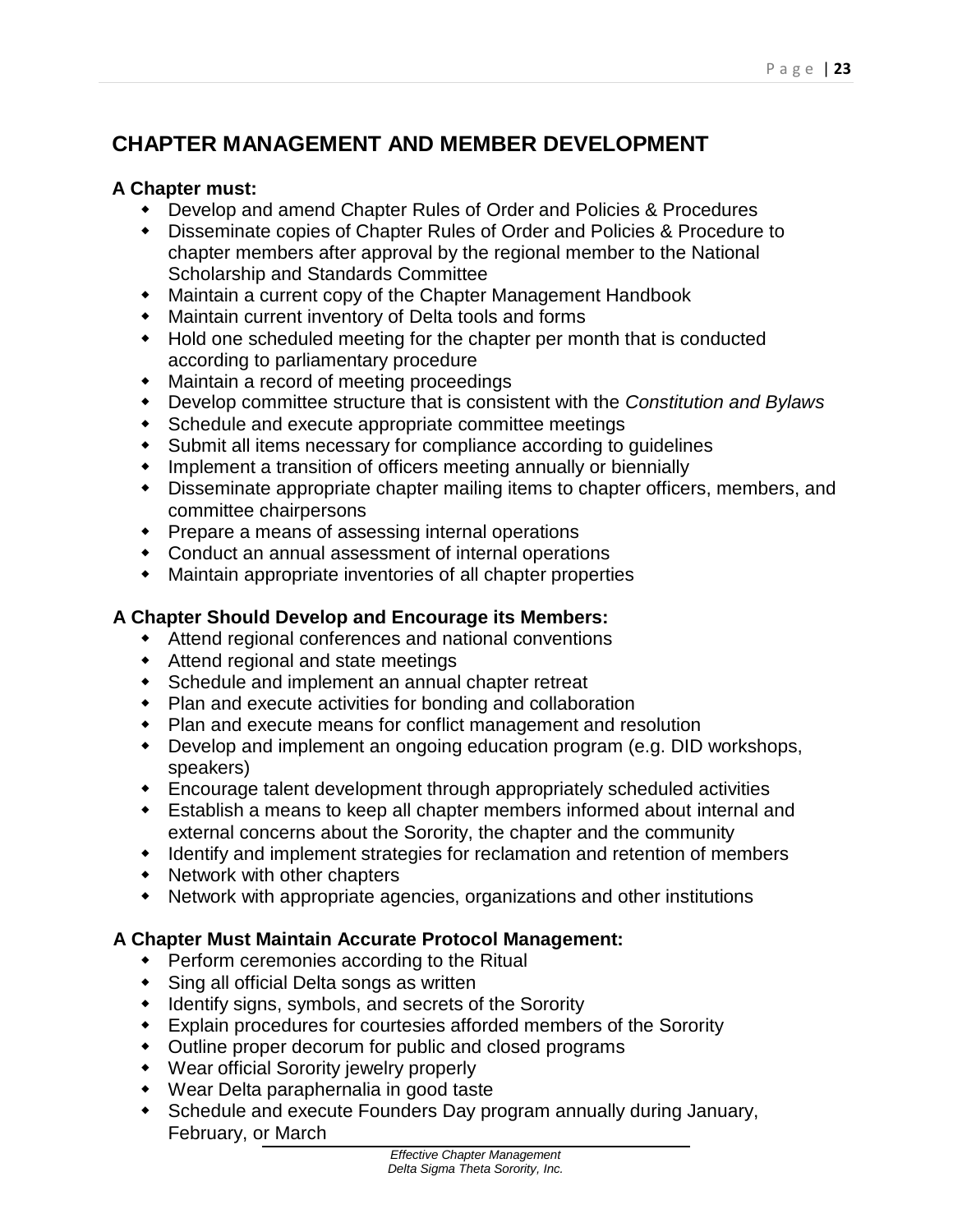- Communicate appropriately with National and Regional Officers and National Headquarters staff
- Possess appropriate Delta properties for all ceremonies and meetings
- Implement proper procedures for the verification of members
- Utilize appropriate channel of communication with the public (know who speaks for Delta)

#### **Chapter Fiscal Management Is Essential:**

- Maintain accurate and current financial records
- Submit all annual dues collected for the current year
- Submit all corporate fees for the current year
- Conduct an annual audit of chapter financial records
- Establish/use an acceptable procedure for recording receipts and expenditures
- Submit chapter financial statement to National Treasurer
- File annual financial report and Federal Income Tax Group Return Authorization Form with National Headquarters
- Obtain general bonding insurance through Grand Chapter
- Provide receipts for all monies collected
- Report monthly on treasury status to the chapter
- Involve appropriate chapter officers and members in the establishment of the annual budget
- Prepare a balanced budget annually
- Prepare short-range and long-range budgetary projections
- Coordinate budget requests and expenditures among standing and special committees
- Establish/use an acceptable procedure for receiving and disbursing funds
- Develop and implement appropriate means for fund raising or financial support of the chapter program planning and development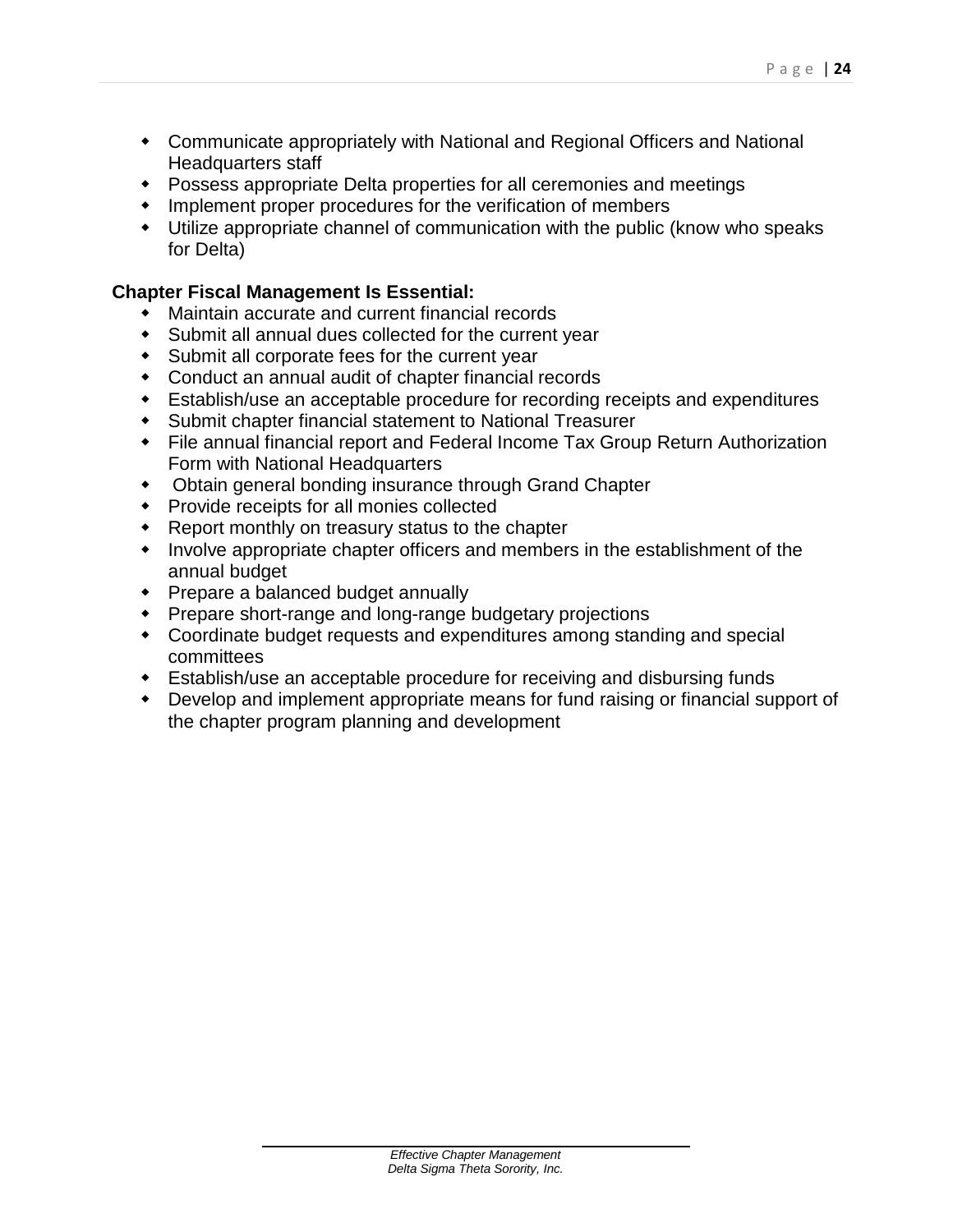### **COMPLIANCE**

Compliance is submitting documentation that:

- shares the activities of the previous year,
- details what funds were received and how they were dispersed for that year as well as the amount to be utilized the ensuing year;
- identifies the officers for the upcoming year,
- notes appropriate fees have been paid by members and the chapter
- Shares current chapter policies and procedures
- Shares status of chapter membership

All chapters within Grand Chapter MUST submit all documentation prior to beginning chapter activities

The Regional Director notifies all chapter of compliance; although with the RED Zone, chapter are able to know their status…..the official notice comes from the Regional Director.

The revised Corporate Compliance Checklist can be found in the Scholarship and Standards section of the national website.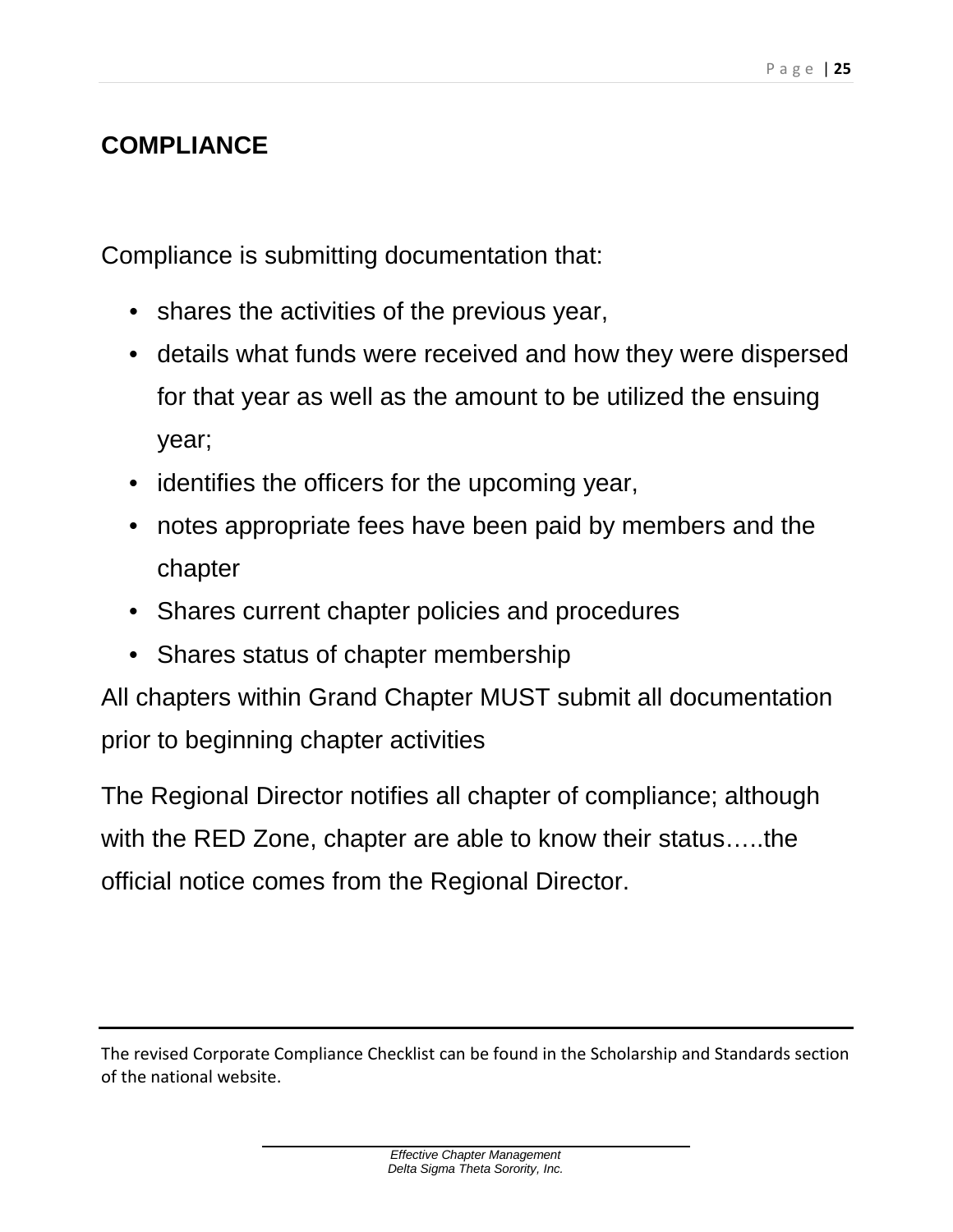## **PRODUCTIVITY: AN EFFECTIVE CHAPTER MEETING**

- Be prepared President, other officers and committee chairs.
- be on time and start on time.
- adopt the agenda and follow the agenda.
- Utilize Robert's Rules of Order, Newly Revised, Chapter Rules of Order, Chapter Policies and Procedures.
- Stay within the meeting time.
- Adhere to guidelines for presenting reports.
- Refrain from side bar conversations.
- Play an active role in the decision making.
- Stay informed by reviewing your Delta resource documents.
- Offer recommendations that will improve chapter operations.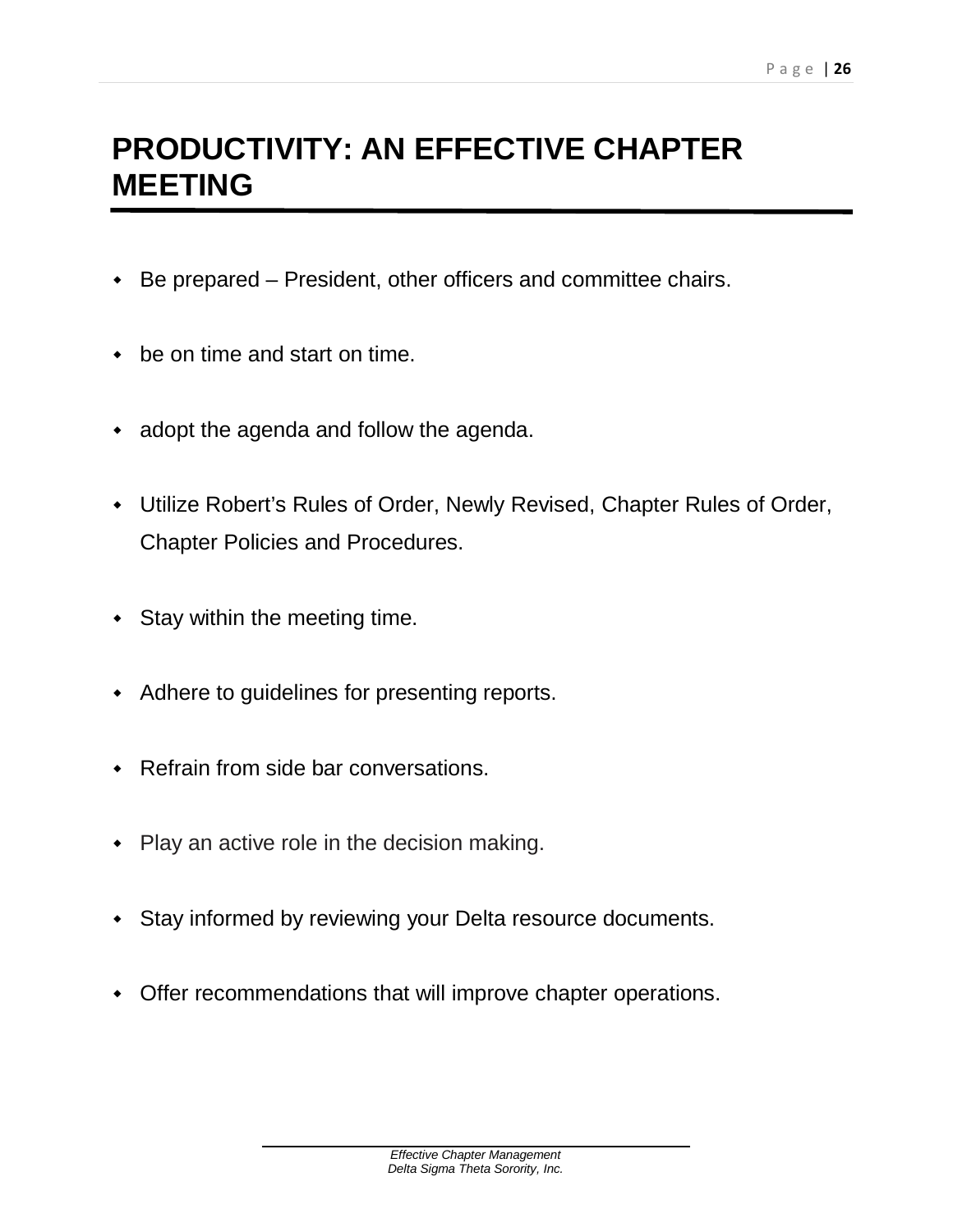## **PRODUCTIVITY: CHAPTER MEETING AGENDA**

The agenda is a detailed list of specific items arranged in an order of business. The agenda may or may not be adopted by the chapter at the beginning of a meeting. When non-business matters, such as guest speakers, meals, or an educational program are included in the agenda, it is often called a program. Having a printed copy of the tentative agenda in the hands or each member is standard procedure.

The adoption of the agenda is a kind of main motion: it is not in order when another has the floor, requires a second, is debatable, is amendable, requires a majority vote, and is reconsiderable only in the negative. After the agenda has been adopted, it may be suspended by a motion comparable to a motion to suspend the rules, and it may be amended by the motion to amend after adoption.

The following is a sample agenda:

#### *SAMPLE AGENDA*

- Call to Order
- Adoption of Agenda
- Minutes of previous meeting
- Introduction of National Officers or representatives on official business
- Communications
	- National Officers
	- Regional Officers
	- Chairs of National Committees/Commissions
	- National Headquarters
	- Other
- Chapter Reports
	- Executive Board
	- Officers
	- Standing Committees
	- Special Committees
	- **•** Individual Assignments
- Unfinished Business
- Major program emphasis (i.e. speaker, etc. if non-Delta, the candles should be extinguished until after the speaker leaves)
- ◆ New Business
- Announcements
- Adjournment
- **\*** Ritualistic Closing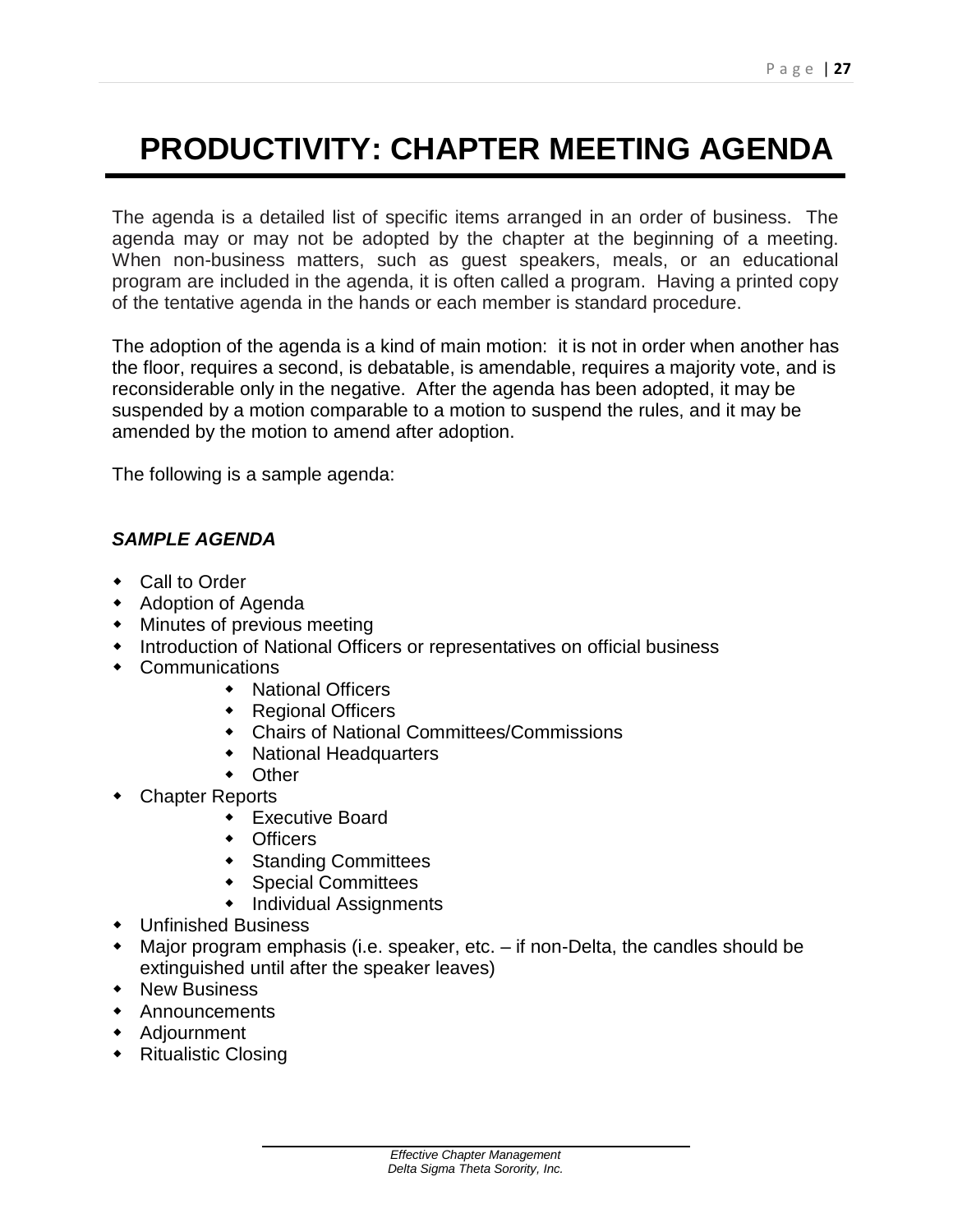## **PRODUCTIVITY**

- Establish in writing global chapter goals and objectives that are consistent with the national program of the Sorority
- Plan and execute at least two Delta programs that are consistent with the national programs of the Sorority
- Develop long-range programmatic plans that are consistent with national programmatic thrusts
- Develop a program calendar annually for distribution among chapter members, Regional Officers, and National Headquarters personnel who coordinate Program Planning and Development
- Identify and participate in networking aligned with local and national goals and objectives for program development
- Develop a means of acquiring information about community, fiscal, and human resources necessary for program enhancement
- Involve a representative number of chapter members in the short-range and long-range planning of the program calendar and the programmatic goals and objectives
- Earmark funds for the implementation of programmatic thrusts
- Explore opportunities/funding for programmatic support from corporate agencies
- Conduct an annual evaluation of program activity upon which future objectives and plans are developed
- Disseminate a summary of developmental and evaluative data to chapter members
- Design programs consistent with data provided in needs assessment that is disseminated in the community and the chapter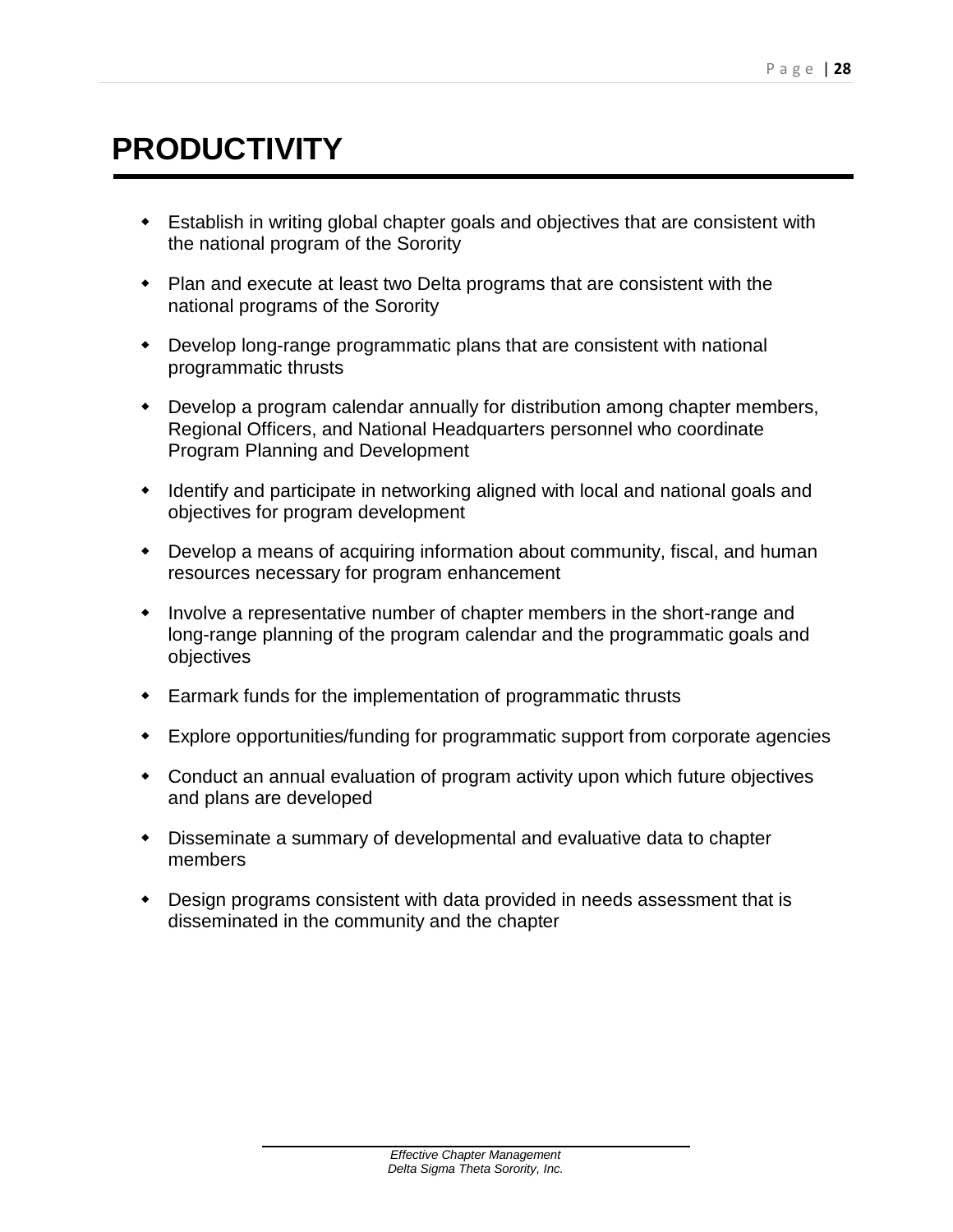## **VIABILITY: CHAPTER PROGRAMMING**

Delta Sigma Theta performs public service through the Five-Point Programmatic Thrust. Programs may also be in support of the biennial theme adopted by the Grand Chapter. The Collegiate Advisor (if applicable) and Chapter President must assist the chapter in planning a program of activities in pursuit of long range and short range goals. The chapter must have viable goals above and beyond membership intake. If there is a need for special help in programming, contact the Regional Director and/or Regional Representative, National Chair of Program Planning and Development Committee or Director of Program Planning and Development at National Headquarters. Involvement in program planning provides an opportunity for members to grow and develop as individuals. Chapters may wish to work in collaboration with other groups (e.g., Red Cross, fraternities and other sororities, other independent groups) in carrying out programs to address community needs.

#### **Principles of Planning**

Plans should be based on facts concerning past and present national and community conditions and the predictions of the future. Facts lend stability to plans. Plans should be based on clearly defined objectives and goals. These plans help a chapter focus on the most important needs. Plans should be developed with the help of those concerned. People are more willing to accept and execute plans which they have helped develop. Plans should be ambitious, yet realistic. They should strive for continuous progress and should challenge sorors to put forth their best efforts. They must, however, be within the realm of possibility from the standpoint of available time, money, members and facilities. Plans should be flexible. They must permit adjustments to meet any unpredictable changes in conditions or needs. Plans should be clearly and simply stated, so that everyone involved in carrying them out knows what is to be done, when it is to be done, and by whom it will be done.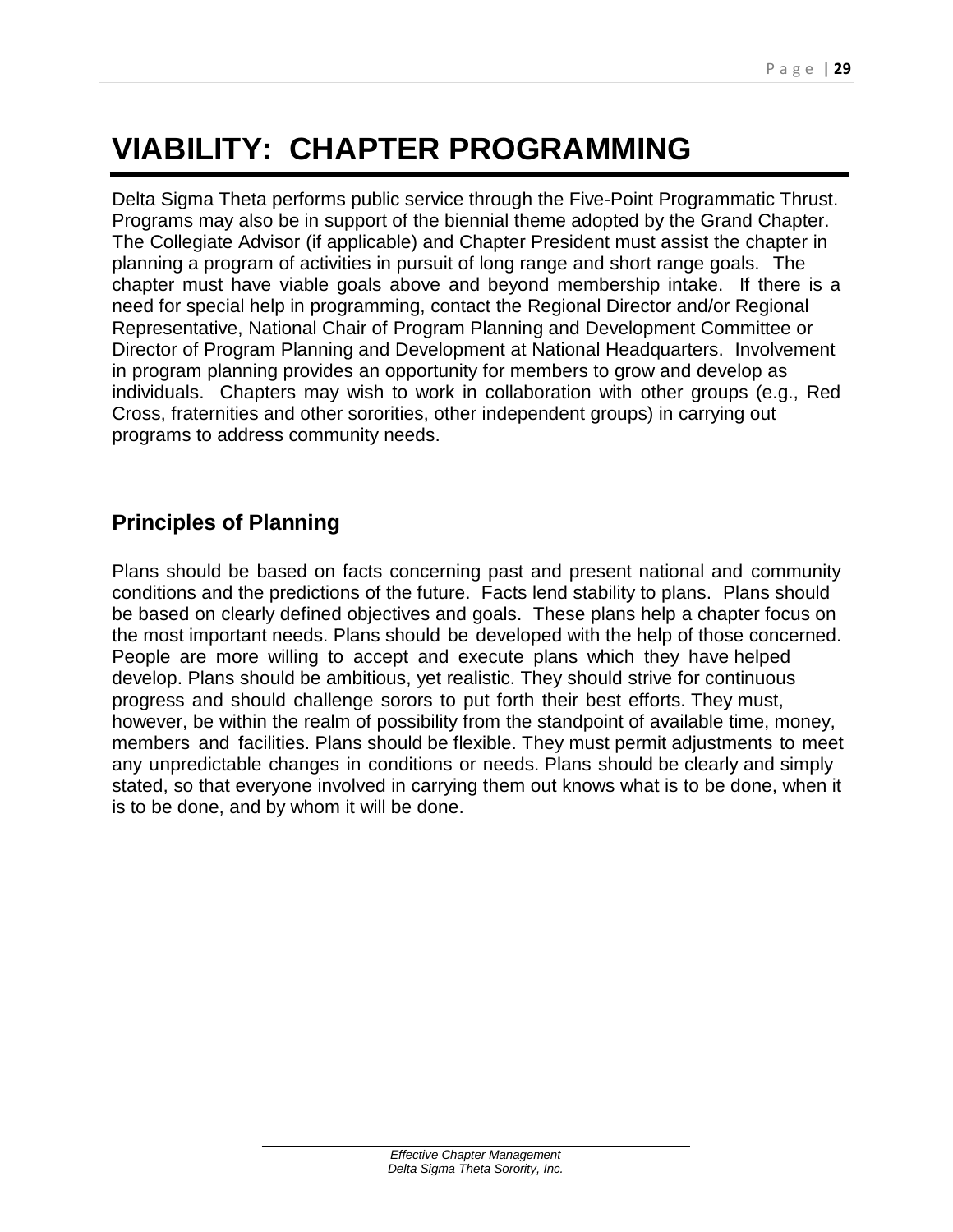#### **Steps in the Program Planning Process**

Below are the steps to build an effective chapter program:

- 1. Make an assessment of the community
	- Vital statistics (i.e., population, number of persons by race, special industries)
	- Politics of the community
	- Number and kinds of black businesses
	- Organizations or prospective networks serving the area
	- Community leaders
- 2. Assess community needs
	- Areas of community needs
	- Community needs serviced by other groups
	- Needs which the chapter cannot address
- 3. Assess community resources
	- Available space (free or at minimal cost)
	- National organizations with local offices
	- Libraries
	- Government agencies
	- Media sources
	- Social service agencies
- 4. Assess the chapter
	- Goals and objectives of the chapter for the year
	- Size of chapter
	- Number of active, working members
	- Capabilities of chapter members
	- Occupations and interests of chapter members
	- Programs in which the members are interested
	- Chapter's preferred method of fund raising (internal, external or combination)
- 5. Assess feasibility of planning joint programs with others (Working with other Delta chapters or other organizations)
	- **+** Sharing resources
	- Sharing woman power
	- **\*** Reaching wider audience
	- **\*** Strengthening Delta sisterhood
- 6. Develop a framework for planning activities
	- Decide for each proposed activity/event:
		- Why are we doing this?
		- What value does this have to the chapter or community?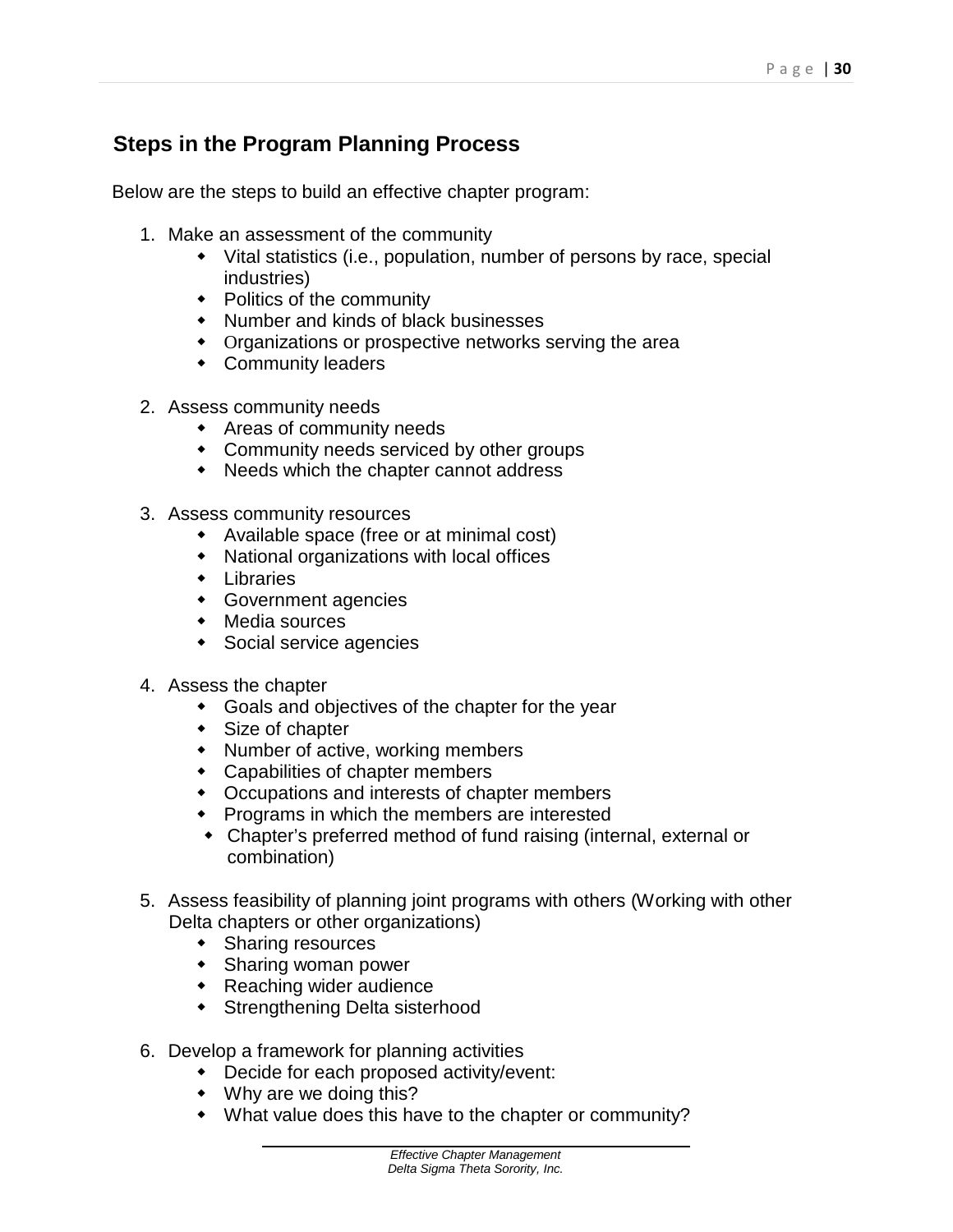- What skills, ideas and techniques are needed to make the program effective?
- Do programs and its implementation reflect basic ideals of the Sorority?
- What resources are available for implementation?
- Should this be a long-range or short-range program?
- Select activities/events that cover a broad range of interests and have a good likelihood of success. Don't be afraid to try something new and different.
- Create a chapter calendar that lists all chapter activities each month. Look for dates/events that overlap and months with too little or too much activity.
- 7. Create evaluation mechanisms
	- Develop performance measures for evaluation:
	- Did the activity actually provide a service to the community as planned by the committee?
	- What benefit/impact did the activity have on the community?
	- Did the community need the provided service?
	- How many people attended the activity?
	- Was the activity held at a convenient time and place for the community?
	- Were success measures met? (i.e., money raised, service provided, level of community service).
	- Survey program/event participants
	- Survey chapter on how well programs/activities were carried out.
- 8. Develop a set of recommendations based on evaluations
	- Should the activity be continued/repeated? If yes: Why? If no: Why not? If yes: What facets of the project should be improved, deleted, added, or changed?

The activities proposed by the committee following the program planning session should be reviewed to determine if they are consistent with the chapter's mission, goals and program theme, and Delta's programmatic thrusts. The chapter Demographics Reporting Form provides a comprehensive means for evaluating programs. The chapter Demographics Reporting Form should be completed at the conclusion of each activity.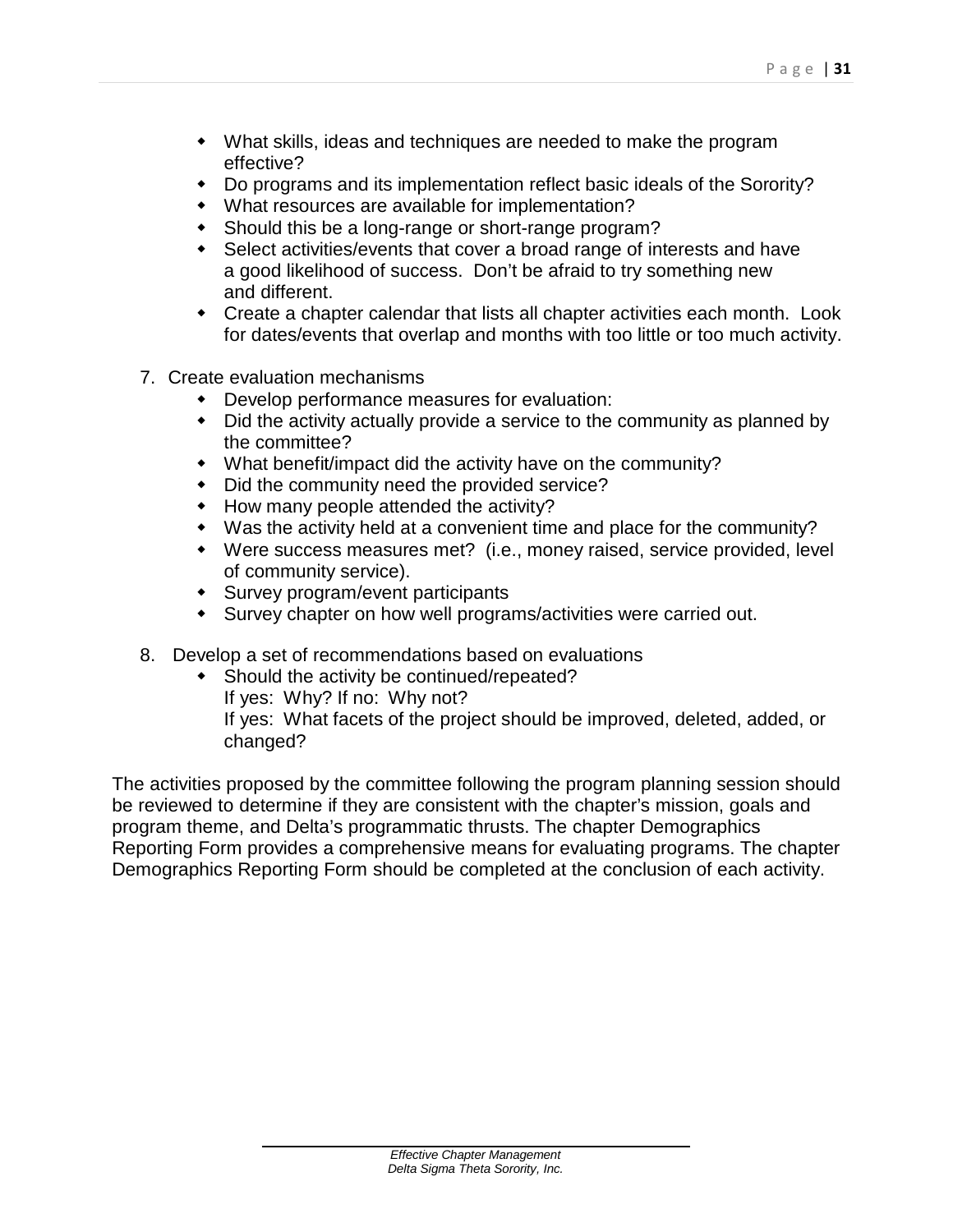## **NOTES**